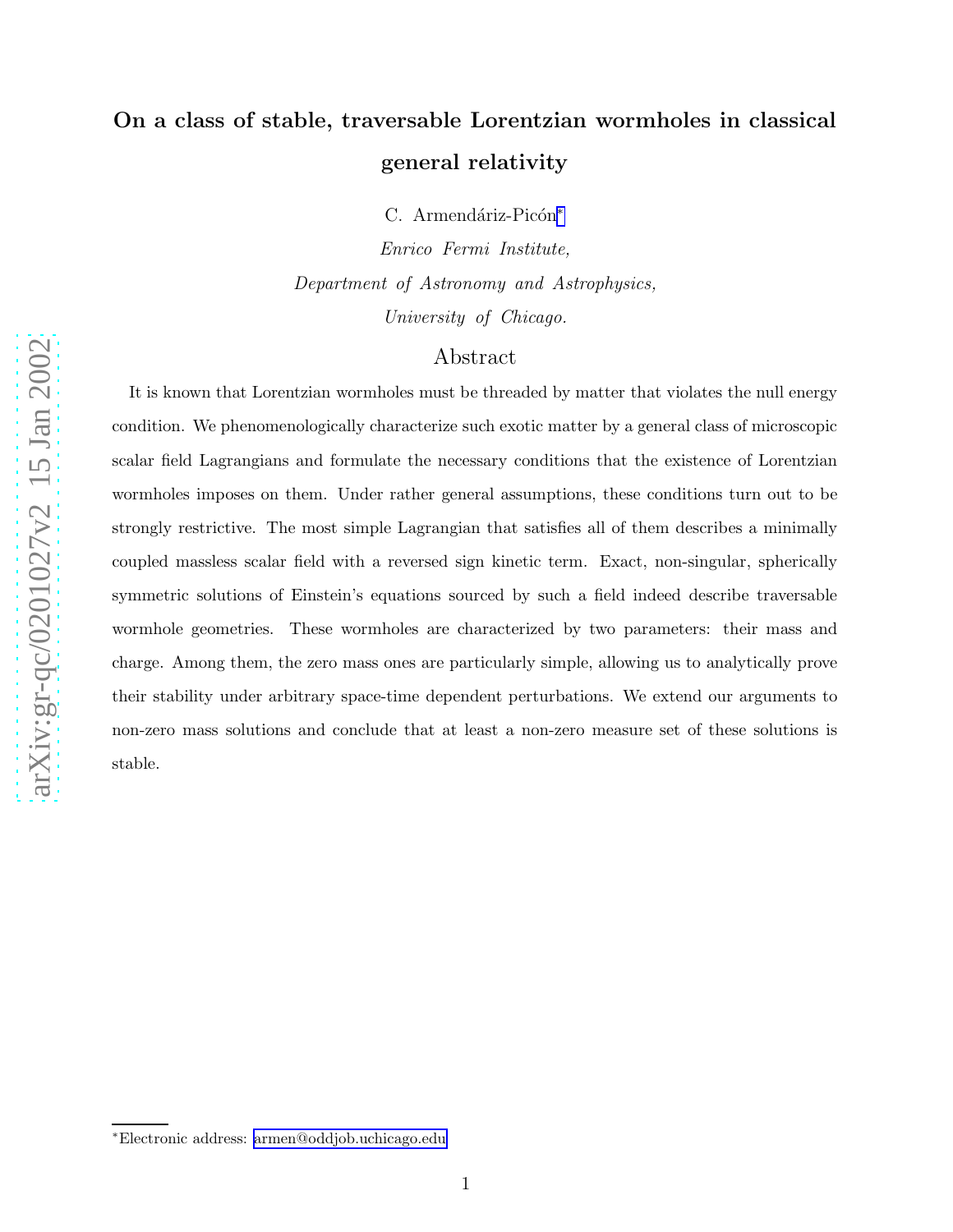## I. INTRODUCTION AND SUMMARY

The study of Lorentzian wormholes [\[1](#page-21-0)] in general relativity has suffered from the absence of conventional microscopic descriptions of the matter that holds open the throat of the wormhole. Indeed, it is known on one hand that such matter has to violate the null energy condition, while on the other hand, most known matter forms do not [\[2](#page-21-0)]. Thus, many wormholes have been investigated in alternative theories of gravity, such as Brans-Dicke theory, or quantum effects have been invoked. However, in principle, classical general relativity admits stable wormhole solutions supported by simple matter forms. In this paper we introduce a general class of matter Lagrangians and study the properties they have to satisfy in order to allow the existence of wormholes. These matter forms necessarily violate some of the standard energy conditions, and hence, their study also offers the possibility to address the physical nature of these conditions and their relation to issues, such as the stability of vacuum.

A phenomenological way of microscopically characterizing an unknown form of matter is to describe it by a scalar field. Whereas an ordinary scalar field always satisfies the null energy condition, a scalar field with non-standard kinetic terms (different from the conventional squared gradient) can violate any desired energy condition[[3](#page-21-0)]. In this paper we assume that the matter that threads a wormhole consists of a scalar field  $\varphi$  whose Lagrangian p is an a-priori undetermined function of the squared gradient  $(\nabla \varphi)^2$ . It turns out that the existence of wormhole solutions in general relativity essentially determines the form of this Lagrangian. It has to describe a massless scalar field whose kinetic term has the opposite sign as conventionally assumed  $(p = -\frac{1}{2})$  $\frac{1}{2}(\nabla\varphi)^2$  instead of  $p=\frac{1}{2}$  $\frac{1}{2}(\nabla\varphi)^2$ ). Although we must agree that the issue is yet unsettled, we have not discovered any inconsistency in this choice and we are not aware of any physical principle that forbids such a field. In particular, we have analysed in Appendix [A](#page-17-0) the stability of Minkowski vacuum against second order perturbations in such a theory, and our analysis has not shown any substantial difference to the Minkowski vacuum in the presence of a conventional massless scalar field. In a certain sense, the opposite sign is preferable to the conventional one. It is known that all spherically symmetric solutions of Einstein's field equations coupled to a massless scalar field[[4\]](#page-21-0) have naked singularities (admittedly, these solutions are unstable [\[5](#page-21-0)]). However, if the massless scalar field is coupled to gravity with the opposite sign, most of the solutions are regular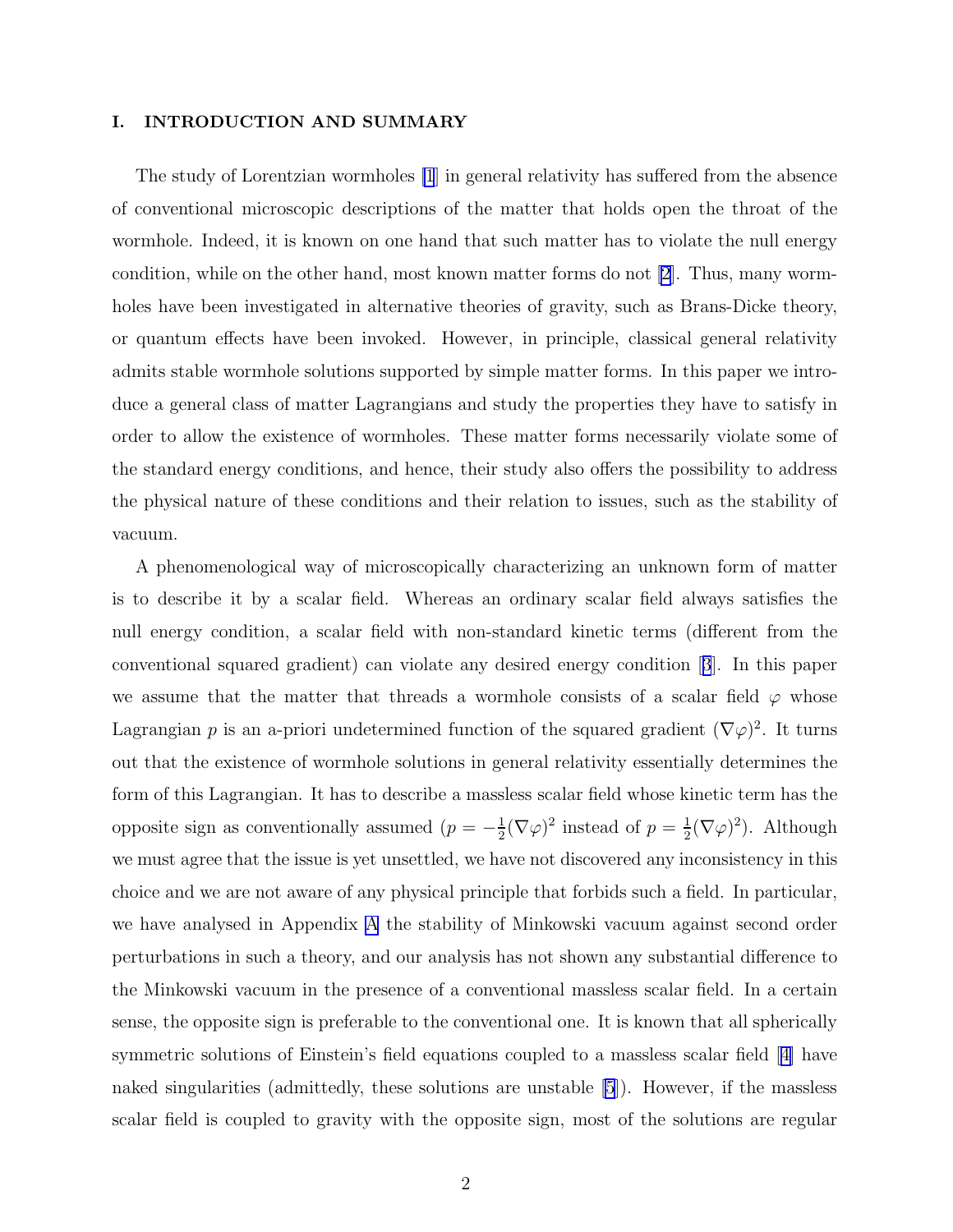everywhere, and describe in fact wormholes [\[6, 7\]](#page-21-0). Even cosmological solutions are betterbehaved. Instead of running or originating at a big-bang singularity, the universe bounces at a finite value of the scalar factor in a transition form contraction to expansion. Obviously, the non-singular behavior of these solutions is linked to the violation of the standard energy conditions by such a field.

Ironically, in their quest of non-singular particle-like solutions in general relativity, Einstein and Rosen [\[8](#page-21-0)] already pointed out in 1935 that by reversing the sign of the free Maxwell Lagrangian, one can obtain solutions free from singularities, which may be in fact interpreted as charged particles. Scalar fields with the opposite sign of their kinetic terms have been also previously considered in the literature. As mentioned, they have been already shown to allowwormhole solutions  $(6, 7, 9)$  $(6, 7, 9)$  $(6, 7, 9)$  $(6, 7, 9)$  $(6, 7, 9)$ , they appear in certain models of inflation  $(3)$ , they have been proposed as dark energy candidates [\[10](#page-21-0)], and they also appear in certain unconventional supergravity theories which admit de Sitter solutions[[11](#page-21-0)]. In this work we conclude on one hand that the existence of wormhole solutions forces such a negative kinetic term, but on the other hand, we argue that although the physical significance and relevance of such a field is unclear, these wormhole solutions are perfectly sensible. For instance, one may suspect that due to the unconventional form of the scalar field Lagrangian, those wormhole solutions are unstable. We have analysed the stability of a particular class of solutions, those of zero mass, against arbitrary linear perturbations of the metric and the scalar field. These perturbations can be decomposed into spherical harmonics of definite "angular momentum"  $L$ , and the stability of each mode  $L$  can be studied separately. We find that all modes are stable, proving this way that the zero mass solutions are stable against arbitrary linear perturbations.

The paper is organized as follows. In Section II we review the basic properties of wormholes and discuss how their existence constrains the forms of matter that may support them. In Section [III](#page-5-0) this matter is characterized by an a-priori undetermined scalar field Lagrangian. The requirements of asymptotic flatness and existence of a wormhole throat essentially fix the previously undetermined Lagrangian. As mentioned, it has to describe a minimally coupled scalar field with a sign reversed kinetic term. Section [IV](#page-9-0) discusses static, spherically symmetric solutions of Einstein's field equations sourced by an ordinary massless scalar field. All of them contain naked singularities at the origin. By assuming the field to be purely imaginary, which is equivalent to assume that the kinetic term of the scalar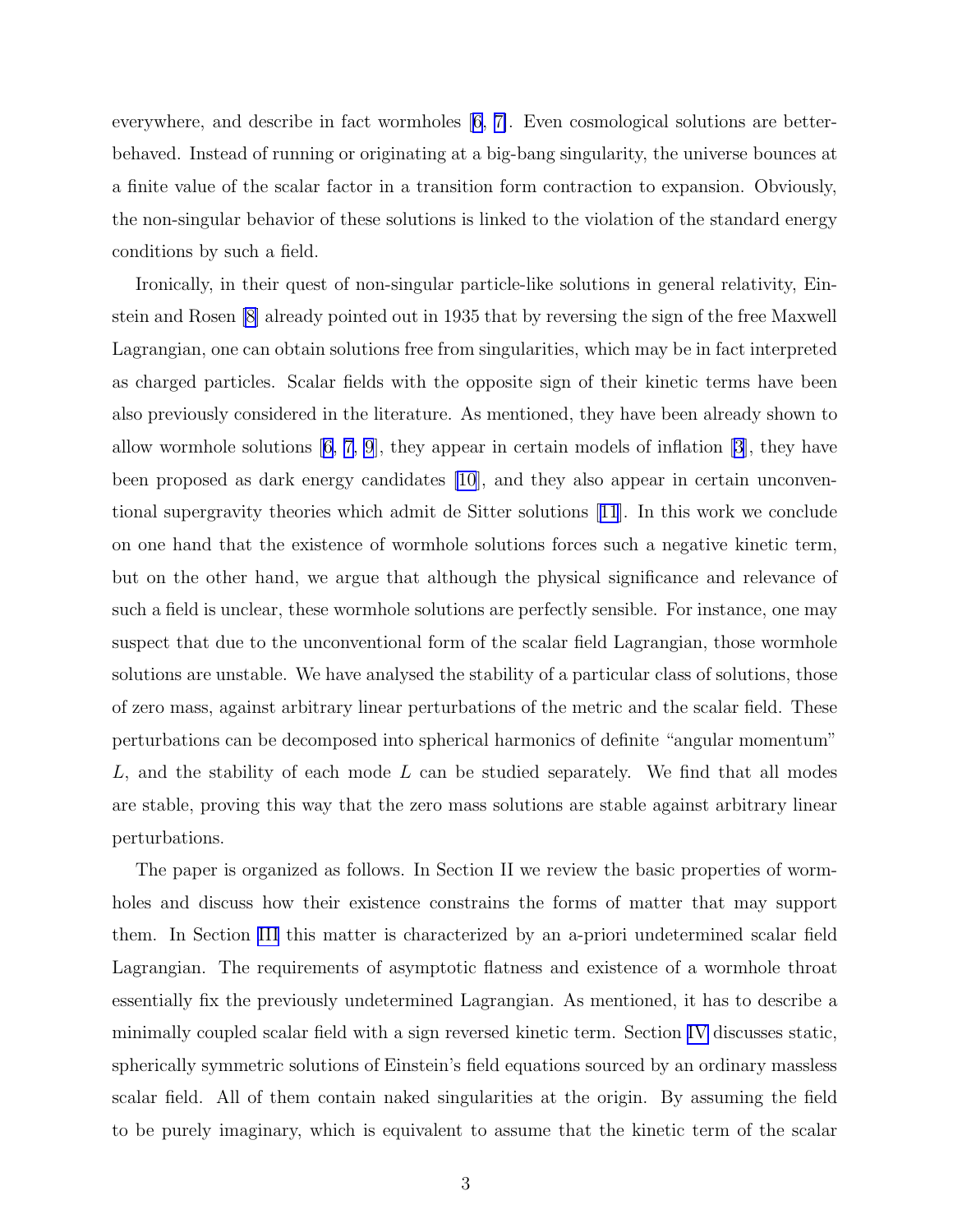<span id="page-3-0"></span>field has the opposite sign, we rediscover the regular wormhole solutions of[[6\]](#page-21-0). They are parametrized by a mass and a charge, and Section [V](#page-11-0) addresses the stability of a subset of these wormholes, namely, those of zero mass. It is found that all solutions in this subset are stable, and that this stability can be also extended to sufficiently small values of the mass. Finally, Appendix [A](#page-17-0) illustrates the extent an unconventional sign in the massless scalar field Lagrangian affects the stability of Minkowski space, and concludes that in any case even the Minkowski vacuum in the presence of a conventional scalar field is in a certain sense gravitationally unstable.

## II. WORMHOLE GEOMETRIES

Roughly speaking, a (Lorentzian) wormhole is a spacetime whose spatial sections contain two asymptotically flat regions joined by a "throat" (see Figure [1](#page-5-0)). The first recognized example of a wormhole, the Einstein-Rosen bridge[[8\]](#page-21-0), is part of the maximally extended Schwarzschild solution of Einstein's vacuum field equations. In the former, the presence of an event horizon prevents observers from traveling between the two asymptotically flat regions. By definition, traversable wormholes are wormhole geometries that do not contain horizons, in such a way that an observer may travel in both ways through the throat of the wormhole. For simplicity, we shall consider only spherically symmetric, static wormholes in this paper. Any static, spherically symmetric metric can be cast in the form

$$
ds^{2} = e^{2\nu(l)}dt^{2} - dl^{2} - r^{2}(l) d\Omega^{2},
$$
\n(1)

where  $d\Omega^2 = d\theta^2 + \sin^2 \theta d\phi^2$  is the line element on a unit 2-sphere. The function  $\nu(l)$ determines the frequency of freely propagating photons as measured by static observers, and it is hence called the redshift function. The variable  $l$  is a proper distance coordinate and surfaces of constant l have areas equal to  $4\pi r^2(l)$ . In order to describe a traversable wormhole, the metric (1) has to satisfy the following conditions:

• Existence of two asymptotically flat regions

The spatial sections of (1) contain two different asymptotically flat infinities, if as  $l \to \pm \infty$ , the function  $r^2$  approaches  $l^2$ . These two different regions of space,  $l \to \infty$ and  $l \to -\infty$ , are connected by a "throat" if the function  $r(l)$  is regular everywhere.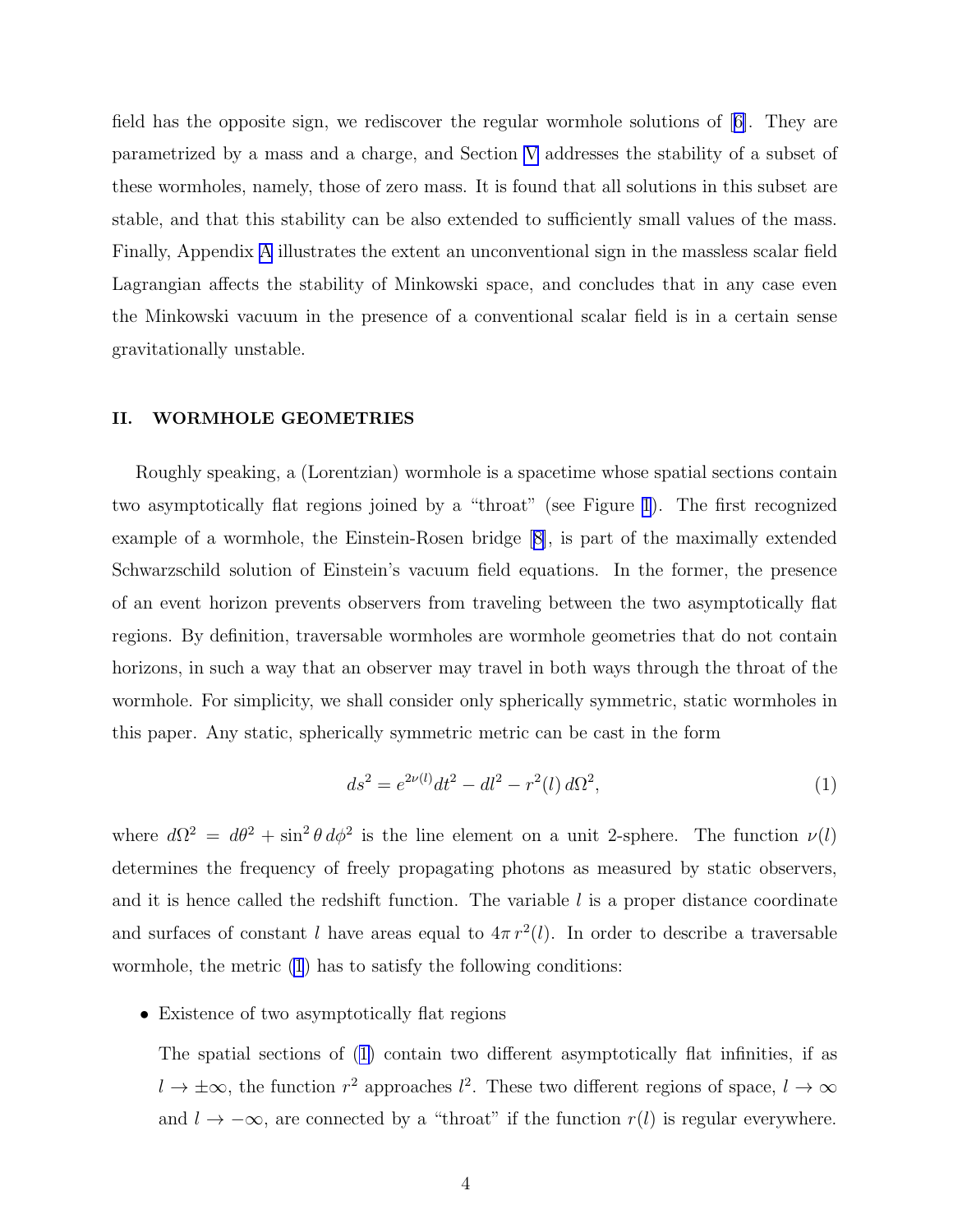<span id="page-4-0"></span>Without loss of generality, we can choose the wormhole throat, the  $l = const$  surface of minimal area, to be at  $l = 0$ . Then, at the throat,

$$
r'(0) = 0 \quad \text{and} \quad r''(0) > 0,\tag{2}
$$

where a prime  $(')$  means a derivative with respect to  $l$ . A spatial geometry that satisfies these conditions is shown in Figure [1.](#page-5-0)

# • Absence of horizons

So that no horizons prevent the passage between the two asymptotically flat regions, the function  $e^{2\nu}$  should be non-zero. At the same time, observers should be able to travel between two arbitrary points in space in a finite time, implying that  $\nu(l)$  should be finite everywhere.

It turns out, that the mere existence of a wormhole throat severely constrains the properties of the matter that threads it. Let  $T_{\alpha\beta}$  be the stress-energy tensor of the matter that supports the wormhole and lets denote its different components by

$$
\rho \equiv T^t{}_t, \quad \tau \equiv T^l{}_l, \quad p \equiv -T^\theta{}_0 = -T^\phi{}_\phi. \tag{3}
$$

Hence,  $\rho$ ,  $\tau$  and  $p$  are the energy density, the radial tension and the "angular" pressure measured by a static observer. We work in units where  $4\pi G = 1$  and our metric signature is $(+, -, -, -)$ . The only non-trivial Einstein equations for the metric ([1](#page-3-0)) are then

$$
\rho = -\frac{r''}{r} + \frac{1 - r'^2}{2r^2} \tag{4a}
$$

$$
\tau = -\frac{\nu' r'}{r} + \frac{1 - r'^2}{2r^2} \tag{4b}
$$

$$
p = \frac{1}{2} \left( \nu'' + \nu'^2 + \frac{\nu' r' + r''}{r} \right), \tag{4c}
$$

which in turn automatically imply what can be considered as the equation of motion of matter

$$
\tau' + (\nu' + 2\frac{r'}{r}) (\tau + p) = 0.
$$
\n(5)

If one subtracts equation (4b) from (4a) and evaluates the result at the throat  $(l = 0)$ , one gets using the finiteness of  $\nu$  and (2)

$$
(\rho - \tau)|_{\text{throat}} = -\frac{r''(0)}{r(0)} < 0. \tag{6}
$$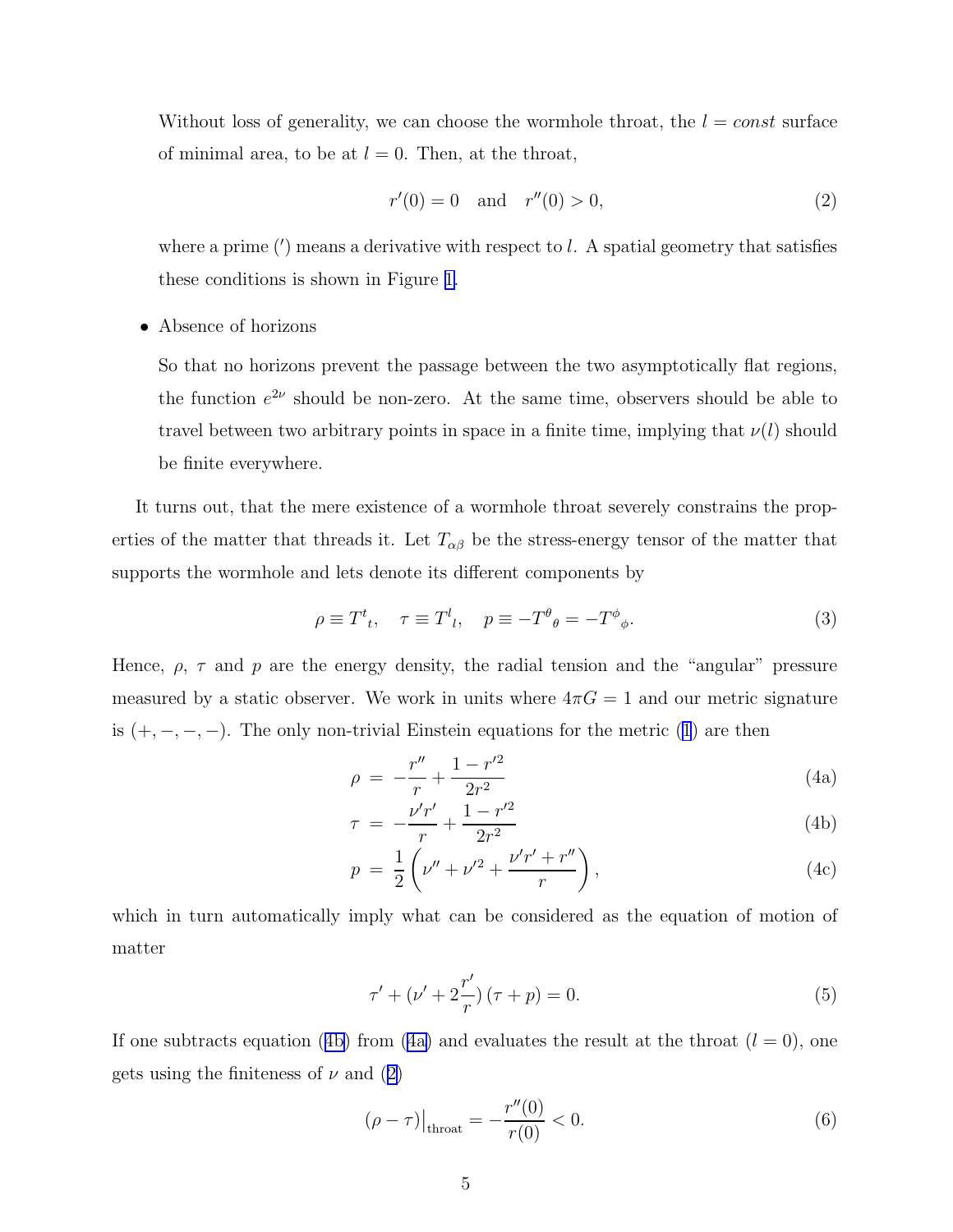<span id="page-5-0"></span>

FIG. 1: A spatial section  $t = const$  of the wormhole [\(1\)](#page-3-0) (one dimension suppressed). The coordinate  $l$  labels the proper distance to the throat along "radial" directions. Surfaces of constant  $l$  have area  $4\pi r^2(l)$  (shown here as circles of circumference  $2\pi r(l)$ ). As one approaches  $l = \pm \infty$ , the location of the two distinct asymptotic infinities, the circumference of the circles approaches  $2\pi$ [l], the geometry becomes flat.

Recall that  $\tau$  is a tension, i.e. a negative pressure. Hence, as it is well-known [\[2\]](#page-21-0), the matter that threads the throat of the wormhole violates the null<sup>1</sup>, the weak<sup>2</sup> and the strong<sup>3</sup> energy conditions [\[12\]](#page-21-0). We call such matter "exotic".

## III. WORMHOLES SUPPORTED BY A K-FIELD

One can draw two different conclusions from the fact that only exotic matter may be able to support a wormhole. If one assumes that all matter forms satisfy the above mentioned

 $\frac{1}{\rho}$   $\rho$  +  $p \ge 0$  and  $\rho - \tau \ge 0$ 

 $\frac{2}{\rho}$   $\rho \ge 0$ ,  $\rho + p \ge 0$  and  $\rho - \tau \ge 0$ 

<sup>&</sup>lt;sup>3</sup>  $\rho - \tau + 2p \ge 0$ ,  $\rho + p \ge 0$  and  $\rho - \tau \ge 0$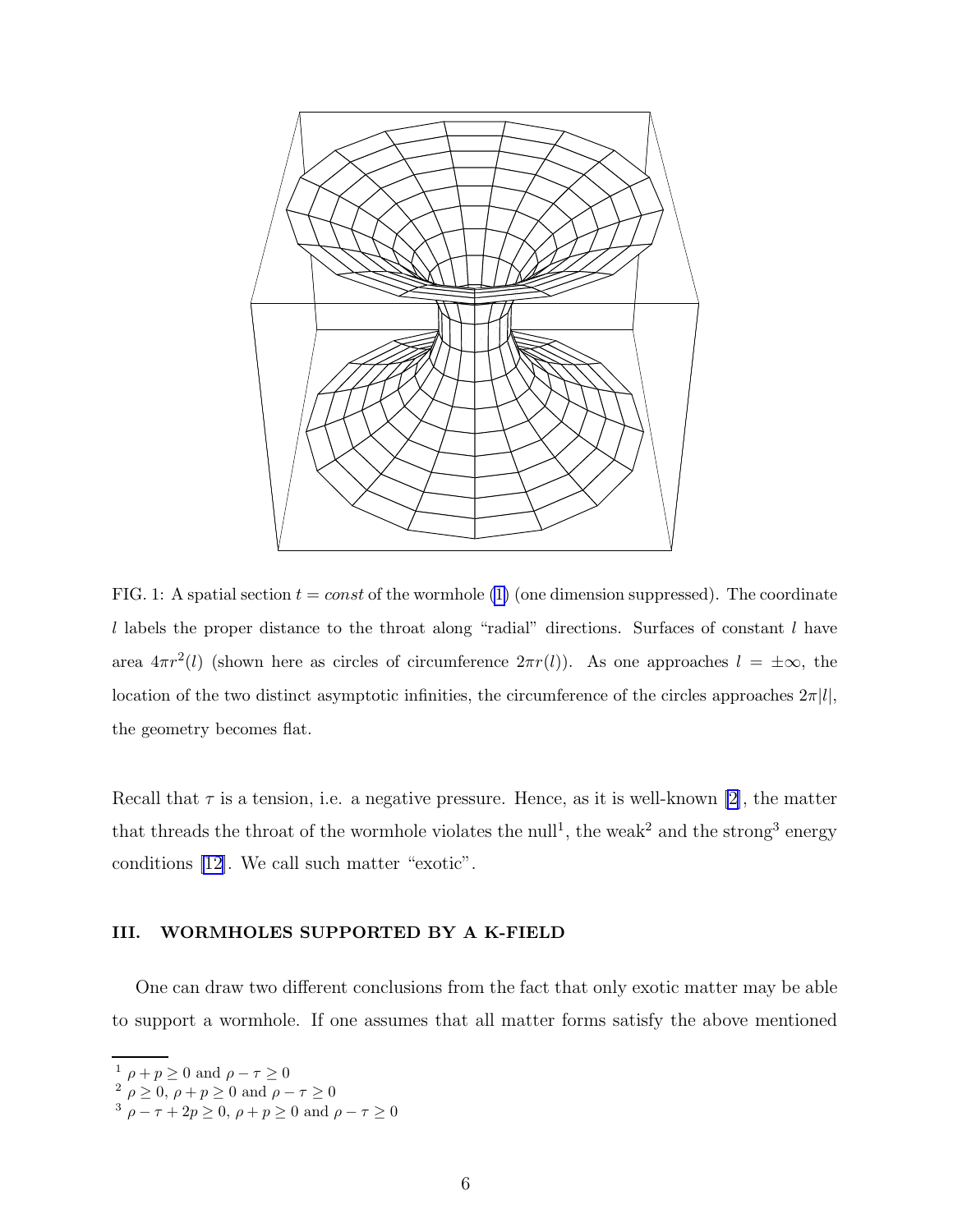<span id="page-6-0"></span>energy conditions, then our previous result excludes wormholes from general relativity. On the other hand, if one insists upon the existence of wormholes, it follows that the matter that threads them has to be "exotic". Let us point out that, to our knowledge, there is no reason why all matter forms should satisfy the null, weak and strong energy conditions. In fact, recent indications that the universe is currently accelerating[[13](#page-21-0)] directly imply that the strong energy condition is violated in nature, by what seems to be acting as a non-vanishing positive cosmological constant. The weak energy condition is violated by a negative cosmological constant, and the study of spaces with such a negative cosmological constant has recently attracted significant attention (see references to[[14](#page-22-0)]). Finally a scalar field with non-linear kinetic terms, a k-field, can basically violate any desired energy condition [\[3](#page-21-0)]. One of the purposes of this paper is to show that, at least in principle, a simple k-field may indeed support wormholes in general relativity. It turns out, that the Lagrangian we are going to consider respects the arguably only physically motivated energy condition, the requirement that the energy-momentum current  $T^{\beta}{}_{\alpha}u^{\alpha}$  measured by an observer with arbitrary four velocity  $u^{\alpha}$  be non-spacelike<sup>4</sup>.

A k-field is a scalar field  $\varphi$  minimally coupled to Einstein gravity. By definition, its action is given by

$$
S[g_{\alpha\beta}, \varphi, \psi_m] = \int d^4x \sqrt{-g} \left[ -\frac{R}{4} + p(X) \right] + S_m[g_{\alpha\beta}, \psi_m]. \tag{7}
$$

Here, the k-field Lagrangian  $p(X)$  is an arbitrary function of the squared scalar field gradient,

$$
X \equiv \frac{1}{2} g^{\alpha \beta} \nabla_{\alpha} \varphi \nabla_{\beta} \varphi, \tag{8}
$$

which for a static, spherically symmetric configuration is negative,  $X = -\frac{1}{2}$  $\frac{1}{2}(\varphi')^2$ . For simplicity we assume that the k-field Lagrangian  $p$  only depends on the squared gradient X and not on the k-field  $\varphi$  itself. Therefore, the theory is symmetric under constant shifts of the field  $\varphi \to \varphi + \epsilon$  and the corresponding current conservation yields the equation of motion of the k-field,

$$
\nabla_{\alpha} (p_{,X} \nabla^{\alpha} \varphi) = 0, \qquad (9)
$$

where, X denotes a derivative with respect to X. The action  $(7)$  can be regarded as the simplest generic phenomenological way of providing a microscopic description of the

<sup>&</sup>lt;sup>4</sup> This implies  $|\rho| \geq |p|$  and  $|\rho| \geq |\tau|$ .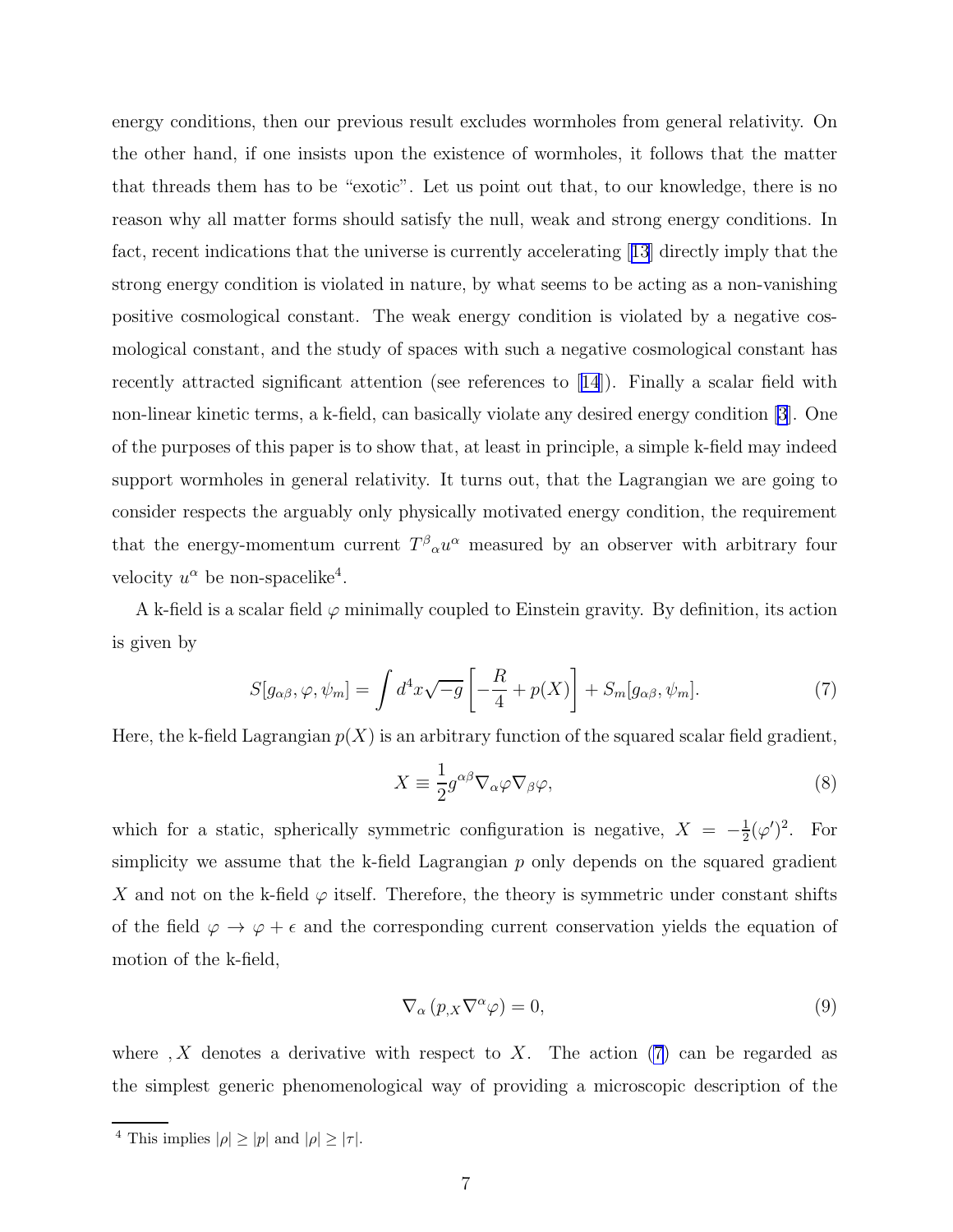<span id="page-7-0"></span>unknown matter that supports a wormhole. We assume that the field only couples to Einstein gravity, and not to additional matter fields  $\psi_m$ .

The energy-momentum tensor of the k-field is given by functional differentiation of the k-field action

$$
T_{\alpha\beta} \equiv \frac{2}{\sqrt{-g}} \frac{\delta S}{\delta g^{\alpha\beta}} = \frac{dp}{dX} \nabla_{\alpha} \varphi \nabla_{\beta} \varphi - p g_{\alpha\beta}.
$$
 (10)

If the scalar field gradient is space-like (as is the case in a static field configuration) it can be cast in the form  $T_{\alpha\beta} = (\rho - \tau) n_{\alpha} n_{\beta} - p g_{\alpha\beta}$ , where  $n_{\alpha}$  is a space-like unit vector pointing in the direction of the field gradient,

$$
\tau = 2X \frac{dp}{dX} - p \tag{11}
$$

is the radial tension,  $\rho = -p$  is the energy density and p is the pressure as defined in ([3](#page-4-0)). Notice that, unlike in a situation where the field gradient is time-like [\[3](#page-21-0)], the energymomentum tensor does *not* have perfect fluid form. The k-field equation of motion  $(9)$  can be derived both by functional differentiation of the k-field action or by requiring the energy momentum tensor to be covariantly conserved. For a static, spherically symmetric field configuration, the field equation is given by the "energy conservation" law [\(5](#page-4-0)).

The different properties of a wormhole severely restrict the possible Lagrangians  $p(X)$ which may support it. According to([6\)](#page-4-0), the null energy condition has to be violated at the throat of the wormhole. Using the properties of the k-field energy momentum tensor, one finds that  $\tau + p$  should be positive at  $l = 0$  and hence there should exist an  $X_T$ , the value of X at the throat, such that

$$
\left. \frac{dp}{dX} \right|_{X_T} < 0. \tag{12}
$$

On the other hand, the requirement of asymptotic flatness also yields important information about the form of the pressure  $p$  at infinity. The gravitational field of any isolated source in asymptotically flat spacetime can be expanded in multipole moments. If the source is static and spherically symmetric only monopole moments contribute to the gravitational field, and there exists then a coordinate system where the metric admits an asymptotic expansion of the form[[15](#page-22-0)]

$$
ds^{2} = \left(1 + \frac{\phi_{1}}{r} + \frac{\phi_{2}}{r^{2}} + \cdots\right)dt^{2} - \left(1 - \frac{\psi_{1}}{r} - \frac{\psi_{2}}{r^{2}} - \cdots\right)\left[dr^{2} + r^{2}d\Omega^{2}\right].
$$
 (13)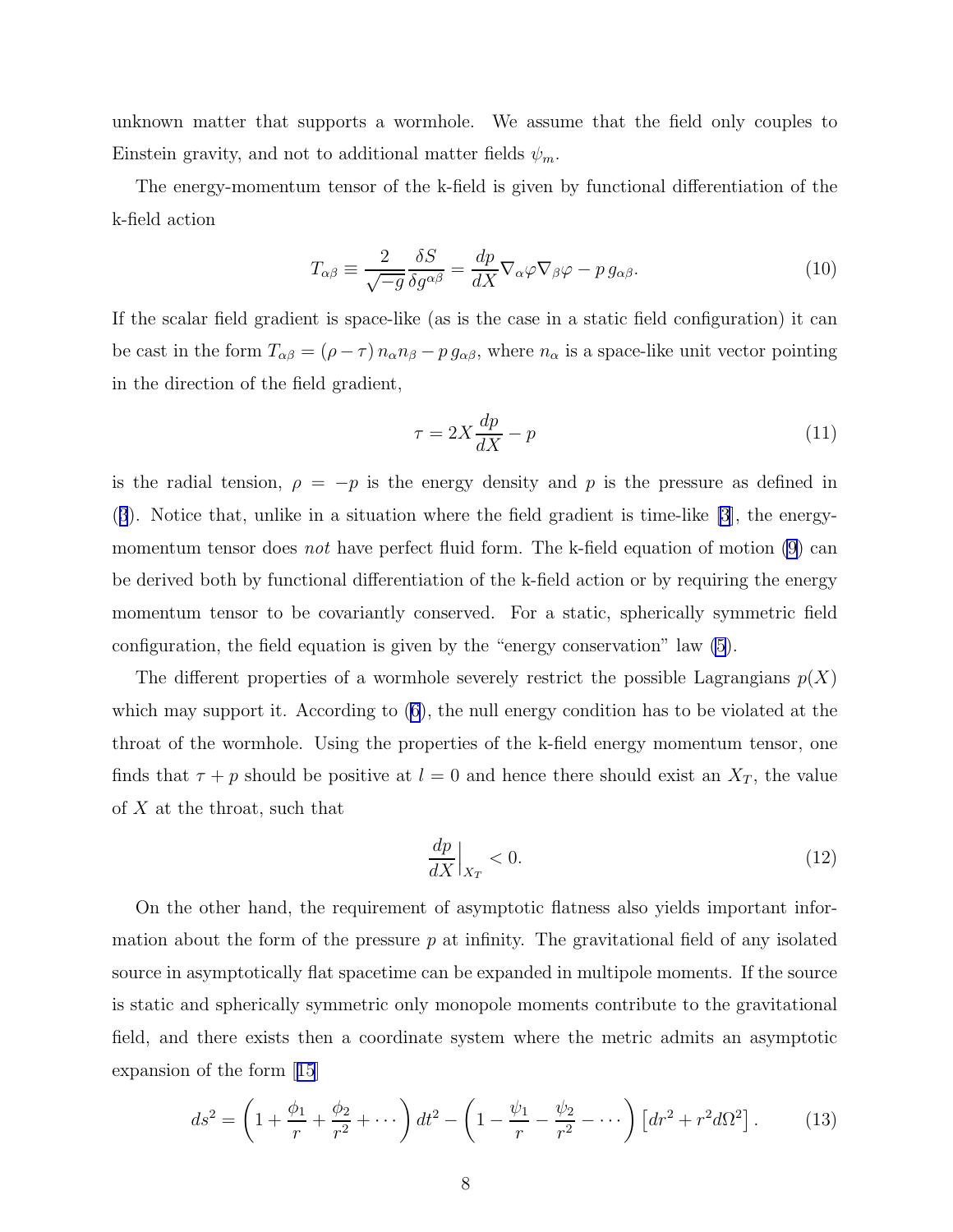<span id="page-8-0"></span>Of course, the k-field cannot be considered as a localized (finite-size) source. We assume that the k-field decays sufficiently fast at infinity, in such a way that the expansion([13](#page-7-0)) still applies. Plugging the above metric expansion coefficients into Einstein's field equations (we shall not write them down here), one can derive analogous expansions for p and  $\tau$ ,

$$
p = -\frac{3\psi_1^2 + 8\psi_2}{8 r^4} + \mathcal{O}(r^{-5})
$$
  

$$
\tau = \frac{\phi_1 - \psi_1}{2 r^3} - \frac{4\phi_1^2 - 8\phi_2 - 2\phi_1\psi_1 + 5\psi_1^2 + 8\psi_2}{8 r^4} + \mathcal{O}(r^{-5}).
$$

Substituting these expansions into the field equation of motion in these coordinates, one finds  $\phi_1 = \psi_1$  (as appropriate for a mass term) and  $2\phi_2 = \psi_1^2$ . Therefore,

$$
p = -\frac{3\psi_1^2 + 8\psi_2}{8r^4} + \mathcal{O}(r^{-5}) = \tau + \mathcal{O}(r^{-5}).\tag{14}
$$

At infinity both pressure and radial tension vanish and in the asymptotic limit  $r \to \infty$  the ratio of the pressure to the radial tensor tends to 1. We conclude that there should exist an  $X_{\infty}$ , the asymptotic value of X as  $l \to \infty$ , where

$$
p(X_{\infty}) = 0, \quad \tau(X_{\infty}) = 2X_{\infty} \cdot p_{,X}(X_{\infty}) = 0 \tag{15}
$$

and such that, around  $X_{\infty}$ ,

$$
\frac{p(X_{\infty} + \Delta X)}{\tau(X_{\infty} + \Delta X)} \approx \frac{p_{,X}(X_{\infty})}{\tau_{,X}(X_{\infty})} = 1.
$$
\n(16)

We will argue below that  $\tau_{,X}$  should be non-zero between  $X_{\infty}$  and  $X_T$ . Then, in order for (16) to be satisfied,  $p_{,X}(X_\infty)$  should be also different from zero. Therefore, it follows from (15) that  $X_{\infty} = 0$ , and thus, around the origin

$$
p = \tau \approx c \cdot X,\tag{17}
$$

where c is an arbitrary non-zero coefficient which can be chosen to be  $\pm 1$  by a field redefinition. Hence, up to a sign, the k-field behaves at infinity as a massless scalar field. This is consistent with the pressure decaying as  $1/r^4$  in the limit  $r \to \infty$ , which corresponds to a  $1/r$  decay of the field  $\varphi$  at infinity. Finally, as pointed out above, a well defined field equation of motion requires

$$
\tau_{,X} \neq 0 \quad \text{for} \quad X_T \le X \le X_{\infty} = 0. \tag{18}
$$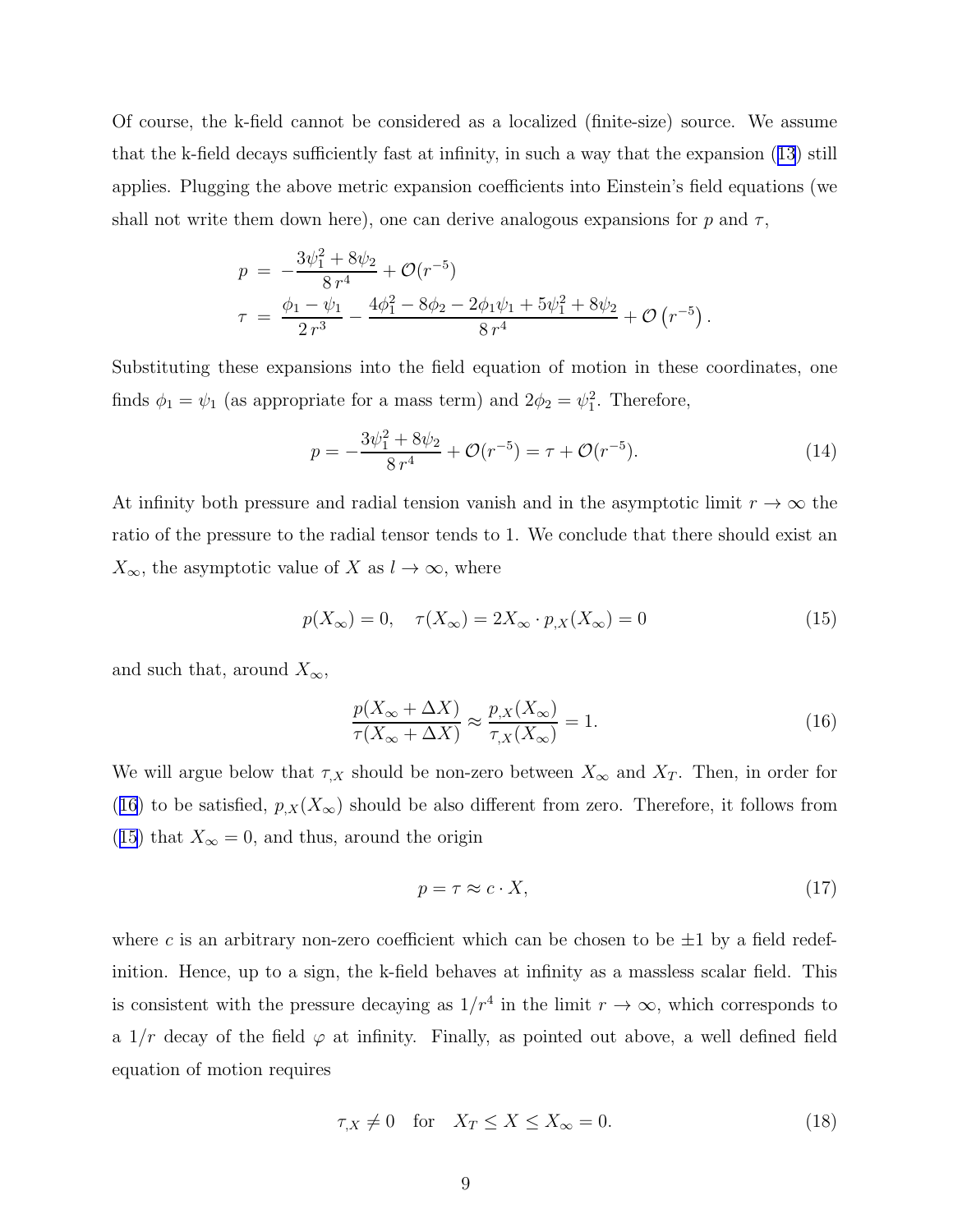<span id="page-9-0"></span>

FIG. 2: Possible forms of the Lagrangian p. It must have a negative slope at  $X_T$ , it must be linear aroundthe origin but because of  $(18)$  $(18)$ , it cannot have local maxima or minima. Thus, p has to be a monotonically decreasing function of  $X$  with a negative slope at the origin.

The reason is that the points where  $\tau_{,X} = 0$  are barriers over which the field equation of motion [\(5](#page-4-0)) cannot be integrated, so that a continuous field configuration interpolating between  $X_T$  and  $X_{\infty}$  requires  $\tau_{,X}$  to be non-zero within that interval.

Conditions([12\)](#page-7-0), [\(17\)](#page-8-0) and ([18](#page-8-0)) essentially determine the form of the Lagrangian  $p$  (as illustrated in Figure 2). Around the origin  $p$  must be linear and, in addition, there must exist a point  $X_T$  where the slope of p is negative. Suppose that  $p \approx X$  around the origin. Then there must exist a local minimum of  $X_*$  between  $X_T$  and  $X = 0$  where  $p_{,X} = 0$ . At the minimum  $\tau_{,X}(X_*) \equiv 2X_* p_{,XX}(X_*)$  is negative, whereas at the origin  $\tau_{,X}(0) = 1$  is positive. Bycontinuity there is a point  $X_{**}$  where  $\tau_{,X}$  is zero, violating condition ([18](#page-8-0)). We are forced to choose  $p \approx -X$  around  $X_{\infty} = 0$ . An analogous argument implies that the function p cannot have a local maximum, so we conclude that  $p(X)$  should be a monotonically decreasing function which is linear at the origin. The simplest function which satisfies this criterion is  $p = -X$ .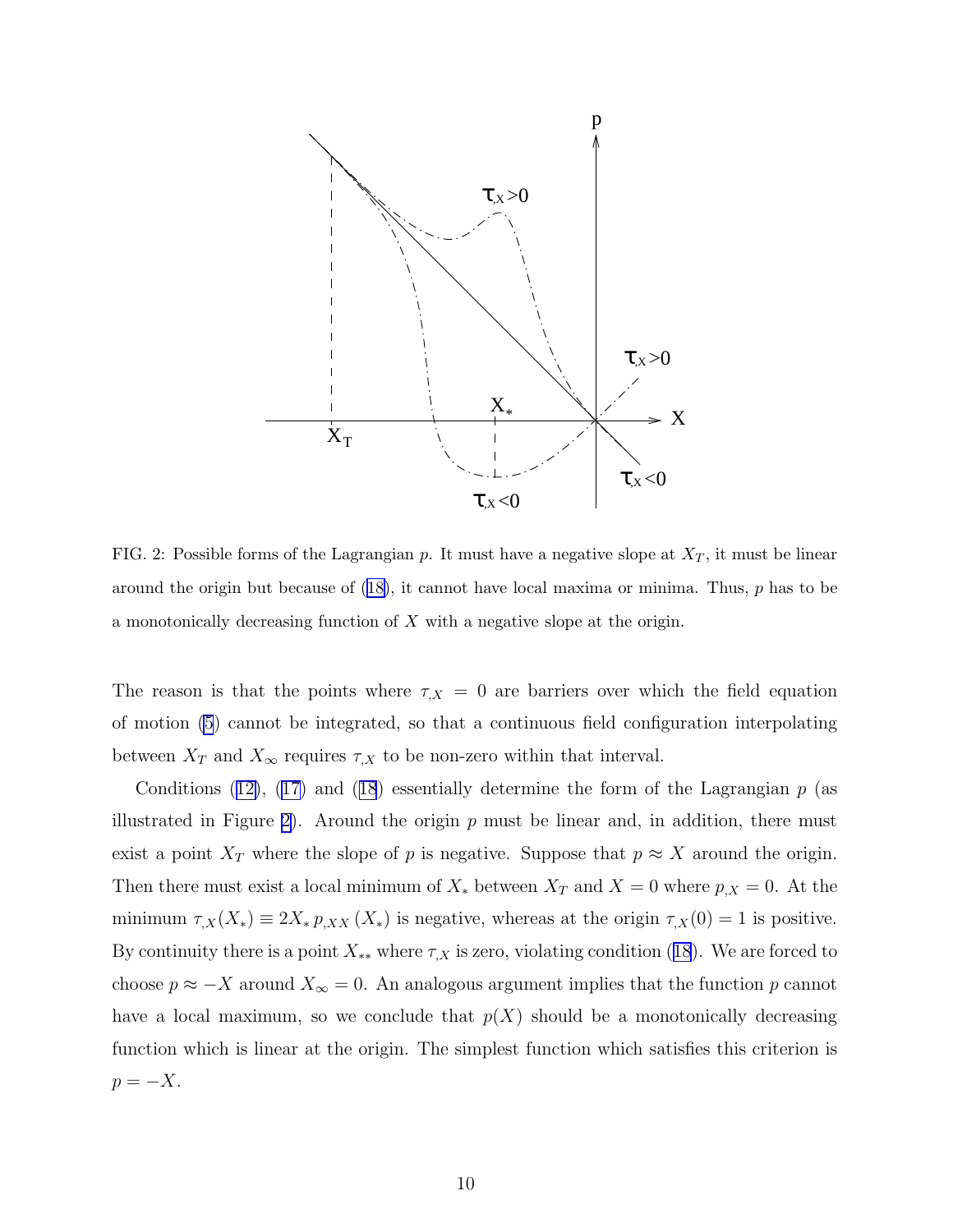#### <span id="page-10-0"></span>IV. WORMHOLE SOLUTIONS

Our previous analysis has determined that  $p = -X$  is the simplest Lagrangian which may allow a wormhole solution. From now on, we shall concentrate on this form of the Lagrangian. Notice that for a conventional massless scalar field  $p = X$ . Hence, the field we are considering is a massless field with a reversed sign kinetic term. As long as the effect of the field on gravity can be ignored, the overall sign of the matter Lagrangian is a matter of convention. In particular, in any given gravitational background the equation of motion of such a field is the same as the one of a conventional massless scalar,  $\nabla^{\alpha}\nabla_{\alpha}\varphi=0$ . It is the way the field couples to gravity that determines the sign of the Lagrangian. If the scalar field couples only to gravity, this sign can be chosen at will, as long as this does not yield any inconsistency.

Static, spherically symmetric solutions of Einstein's equations minimally coupled to a conventional massless scalar field have been repeatedly discovered in the literature[[4\]](#page-21-0). Particularly useful for our purposes are the solutions as presented by Wyman (see also [\[16](#page-22-0)]):

$$
ds^2 = e^{-2m/\tilde{r}}dt^2 - e^{2m/\tilde{r}} \left(\frac{\eta/\tilde{r}}{\sinh(\eta/\tilde{r})}\right)^4 d\tilde{r}^2 - e^{2m/\tilde{r}} \left(\frac{\eta/\tilde{r}}{\sinh(\eta/\tilde{r})}\right)^2 \tilde{r}^2 d\Omega^2, \tag{19}
$$

where  $\eta^2 = m^2 + q^2$  and q is defined by the form of the scalar field solution

$$
\varphi = \frac{q}{\tilde{r}}.\tag{20}
$$

These solutions are characterized by two integration constants, a mass  $m$  and a "charge"  $q$ . Because the scalar field solution  $(20)$  is proportional to q and the energy-momentum tensor ([10](#page-7-0)) is quadratic in  $\varphi$ , a real q describes a conventionally coupled scalar field, while a purely imaginary  $q$  is equivalent to considering a field with a negative kinetic term. For an ordinary coupling  $(q^2 > 0)$  the above solutions describe a spacetime with a naked singularity at  $\tilde{r} = 0$ . In fact, after a coordinate transformation, (19) can be cast in the form

$$
ds^{2} = \left(1 - \frac{2\eta}{r}\right)^{m/\eta} dt^{2} - \left(1 - \frac{2\eta}{r}\right)^{-m/\eta} dr^{2} - \left(1 - \frac{2\eta}{r}\right)^{1 - m/\eta} r^{2} d\Omega^{2},
$$
(21)

where one sees that the would-be Schwarzschild horizon has shrunk to a point at  $r = 2\eta$ . If the charge vanishes,  $q = 0$ , equation (21) obviously reduces to the Schwarzschild metric.

If  $\eta^2 = m^2 + q^2$  itself is negative, the metric (21) is not well defined. Of course,  $\eta^2$ can be negative only if q is purely imaginary (we assume the mass  $m$  to be real.) This is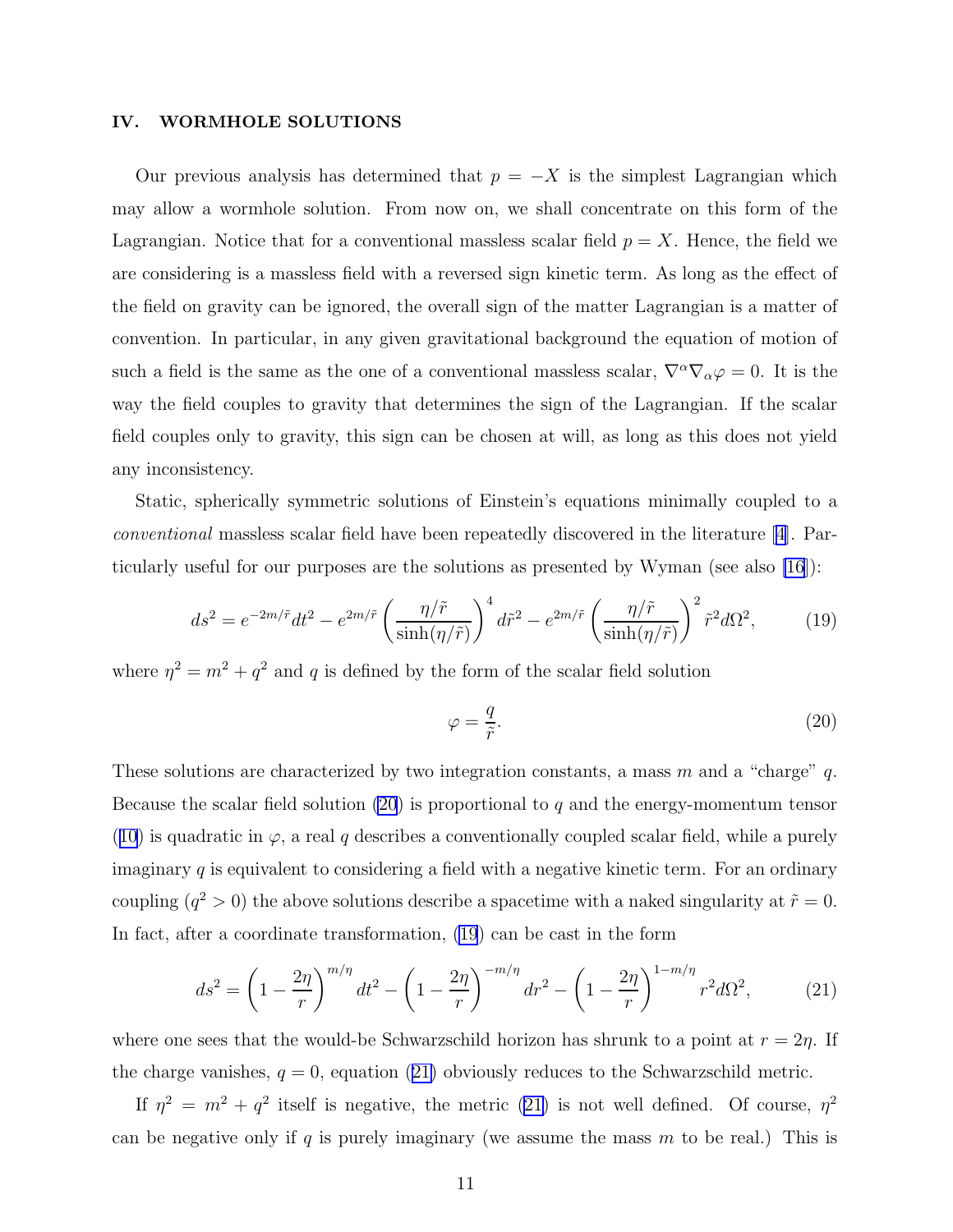<span id="page-11-0"></span>physically equivalent to a real scalar field whose kinetic term has the opposite sign, which is precisely the coupling we are interested in. In what follows, we assume that both  $\eta^2$  and  $q<sup>2</sup>$  are negative. By a change of radial coordinates, the metric [\(19](#page-10-0)) can be rewritten as

$$
ds^{2} = e^{-2m/\tilde{r}}dt^{2} - e^{2m/\tilde{r}} \left[ dr^{2} + (r^{2} - \eta^{2}) d\Omega^{2} \right],
$$
\n(22)

where the old coordinate  $\tilde{r}$  is implicitly expressed in terms of the new coordinate r by the relation

$$
\sin^2\left(\frac{|\eta|}{\tilde{r}}\right) = \frac{-\eta^2}{r^2 - \eta^2},\tag{23}
$$

and the explicit functional dependence  $\tilde{r}(r)$  is determined by the requirements of continuity and differentiability. The metric (22) was first discovered in a different coordinate system in[[6\]](#page-21-0) (see also [\[7\]](#page-21-0)), and classical scattering in such a geometry has been studied in [\[17\]](#page-22-0).

Although we shall not cast (22) in proper distance coordinates, it is quite clear that it describes a traversable wormhole. Due to the presence of the  $-\eta^2$  term, the coordinate r may take values in the range  $-\infty \le r \le \infty$ . The form of  $|\eta|/\tilde{r}$  as a function of r is shown in Figure [3](#page-12-0). The function  $\exp(-2m/\tilde{r})$  is finite everywhere and in particular, the metric (22) does not contain any horizon. In the limit  $r \to \infty$ ,  $\exp(-2m/\tilde{r}) = 1 - 2m/r + \mathcal{O}(r^{-2})$ , and in the limit  $r \to -\infty$ ,  $\exp(-2m/\tilde{r}) \to \exp(-2\pi m/|\eta|)(1-2m/r+\mathcal{O}(r^{-2}))$ . Hence, the spatial sections of (22) contain two asymptotically flat regions and the masses of the wormhole as observed in those regions are m and  $-m \exp(\pi m/|\eta|)$  respectively. Notice that the two masses have opposite sign. In addition, because the redshift function is not symmetric under reflections  $r \to -r$ , clocks tick at different rates in both asymptotic regions and a photon emitted at  $r = \infty$  will appear to be blue shifted at  $r = -\infty$ . The r dependence of the scalar field also has the form of Figure [3.](#page-12-0) The scalar field solutions is proportional to q and that is the reason why it can be interpreted as a scalar charge (this identification will be made more precise below.)

The zero mass wormhole solutions have a remarkably simple form. Setting  $m = 0$  in (22) andusing ([20\)](#page-10-0) to compute  $p = -\frac{1}{2}$  $\frac{1}{2}(\nabla\varphi)^2$  one gets

$$
ds^2 = dt^2 - dl^2 - (l^2 - q^2) d\Omega^2,
$$
\n(24a)

$$
p = \tau = \frac{1}{2} \frac{-q^2}{(l^2 - q^2)^2}.
$$
\n(24b)

Recall that  $q^2$  is negative for the solutions under consideration, that is, the pressure and radial tension are positive, in agreement with the fact that  $p = -X > 0$ . The reader can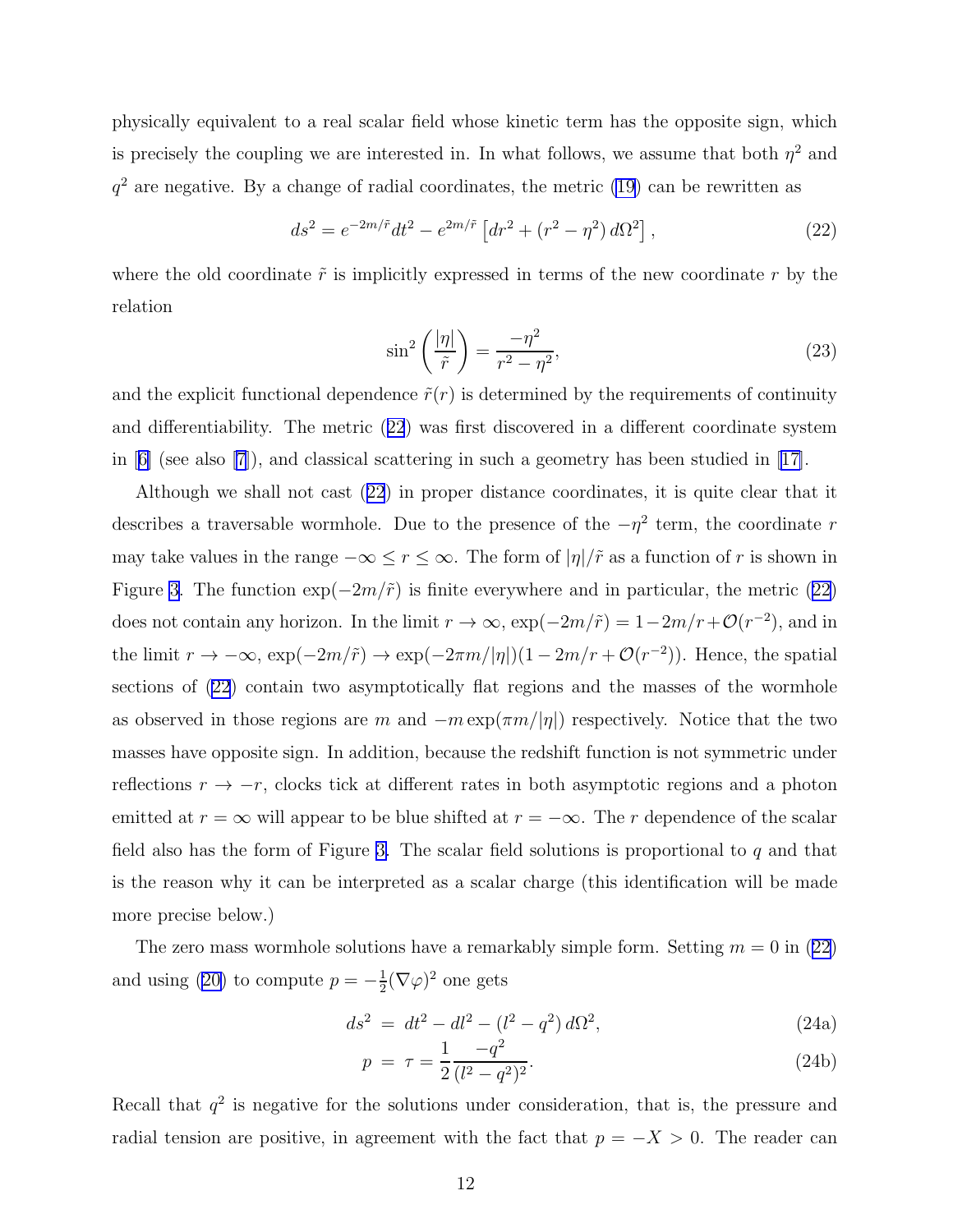<span id="page-12-0"></span>

FIG. 3: The form of  $|\eta|/\tilde{r}$  as a function of the coordinate r.

easily verify that, indeed,([24](#page-11-0)) satisfy Einstein's field equations [\(4\)](#page-4-0). The static metric [\(24a\)](#page-11-0) hasthe wormhole form ([1\)](#page-3-0). Its spatial sections  $t = const$  contain two asymptotically flat regions at  $l = \pm \infty$ . The minimal area of a  $l = const$  surface occurs at  $l = 0$ , and is given by  $-4\pi q^2$ . The redshift function is constant everywhere, and in particular, there are no tidal forces which could prevent the passage of a person through the wormhole if  $|q|$  is sufficiently big. The metric in([24\)](#page-11-0) is in fact the simplest traversable wormhole geometry one may think of.

Suppose that observers living in [\(24](#page-11-0)) were able to measure the value of the scalar field. They would realize that it obeys the equation  $\Delta \varphi \propto (r^2 \varphi')' = 0$ . By computing the flux of the field gradient through surfaces of constant  $l$ , they would conclude that this flux is independent of the value of l and is given by  $4\pi|q|$ . If these observers did not have enough resolving power to explore lengths of size  $|q|$ , they would hence arrive at the conclusion that there is a scalar source of charge |q| sitting within  $l < q$ . However, there is no scalar source present. In reality there is a sourceless incoming flux which originates at  $l = -\infty$ , passes through the wormholes mouth at  $l = 0$ , and emerges again for  $l > 0$  as an outgoing flux reaching  $l = \infty$ . This is one example of Wheeler's "charge without charge" [\[18\]](#page-22-0).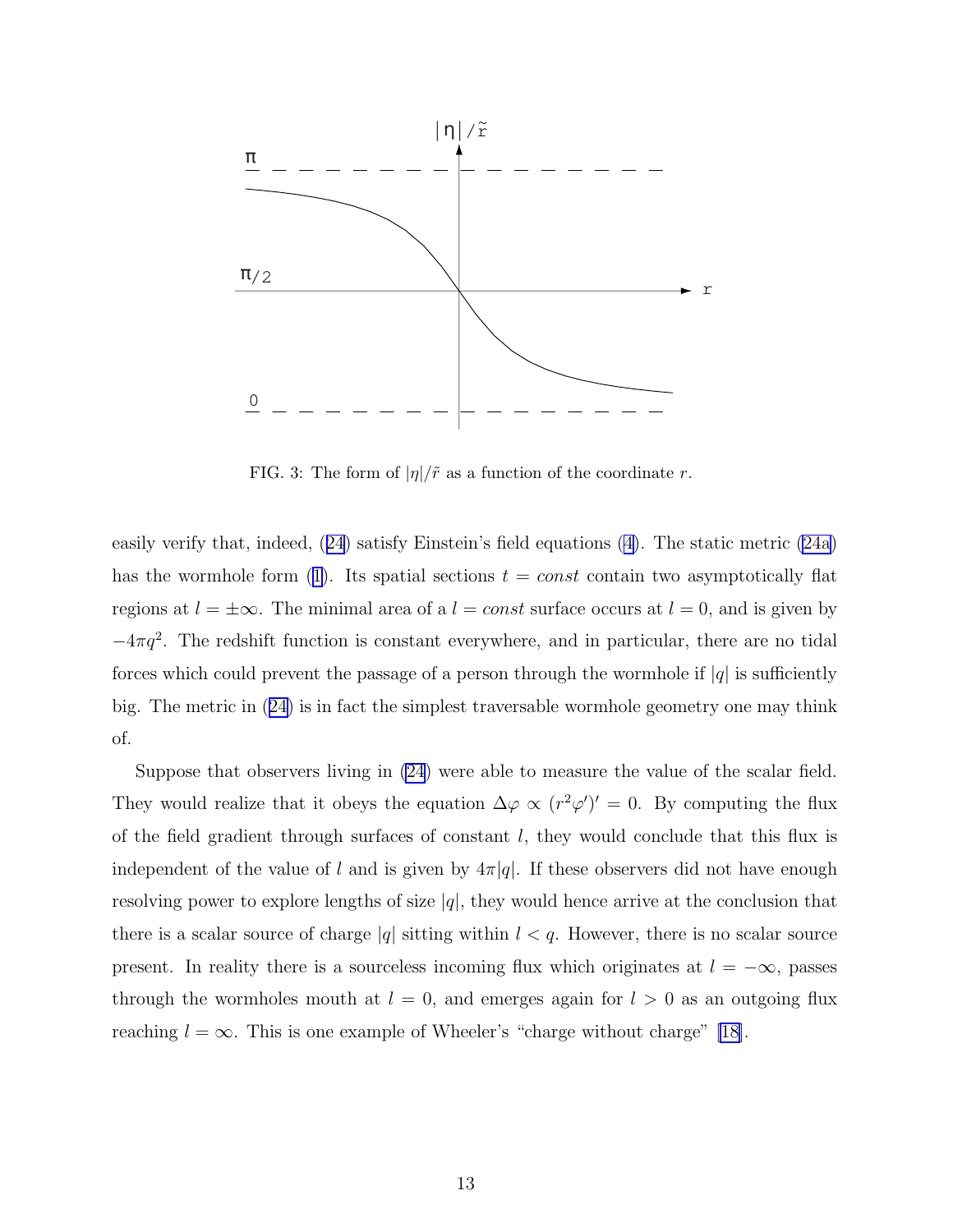## V. WORMHOLE STABILITY

One of the advantages of a microscopic description of the matter that threads a wormhole is that such a description allows us to address issues which would have not been treatable otherwise. The stability of wormholes is such an example. In the following, we analyse in first order perturbation theory the stability of the wormhole solutions we have previously discussed. Because of their extreme simplicity, we concentrate on the zero mass solutions  $(24)$  $(24)$  $(24)$ , although we shall later argue that solutions with sufficiently small m are also stable. Our analysis closely resembles an analogous investigation in[[19](#page-22-0)] (see also [\[20\]](#page-22-0) and[[21](#page-22-0)]), although we will not work in Schwarzschild coordinates but in the proper distance coordinate system  $(1)$ , where all metric coefficients are regular functions.

The strategy is the following. We introduce metric and field perturbations,  $g_{\alpha\beta} \rightarrow$  $g_{\alpha\beta}+h_{\alpha\beta}$ , $\varphi \to \varphi+\delta\varphi$  around the background solution ([24\)](#page-11-0). Linearizing Einstein's equations one gets a closed system of equations for the metric and field perturbations,  $\delta G_{\alpha\beta} = \delta T_{\alpha\beta}$ . If these equations admit spatially well behaved solutions, that is, perturbations that decay sufficiently fast at spatial infinity, which grow exponentially in time, our background solutions are unstable. The symmetries of the background solution allow us to simplify the analysis of its perturbations. Due to the staticity of the background, we can decompose the perturbations into Fourier modes proportional to  $e^{i\omega t}$  which do not couple to each other in the linear regime. Similarly, because the background is spherically symmetric, it is convenient to decompose the perturbations into spherical harmonics  $Y_{Lm}(\theta, \phi)$  and its derivatives, and again, the symmetry under rotations makes possible to consider only perturbations with azimuthal eigenvalue  $m = 0$ . Finally, the inversion symmetry of the background  $(l \rightarrow l,$  $\theta \to \pi - \theta$ ,  $\phi \to \pi + \phi$ ) allows us to consider perturbations of definite parity P under inversion. Perturbations of "electric" (or even) type have  $P = (-1)^L$  and perturbations of "magnetic" (or odd) type have parity  $P = (-1)^{L+1}$ . In linearized perturbation theory, perturbations with different "quantum numbers"  $\omega$ , L and P decouple from each other.

In Regge-Wheeler gauge, the electric type metric perturbations (denoted by (e)) are

$$
h_{\alpha\beta}^{(e)} = \begin{pmatrix} H_0(l) & H_1(l) & 0 & 0 \\ H_1(l) & H_2(l) & 0 & 0 \\ 0 & 0 & r^2 K(l) & 0 \\ 0 & 0 & 0 & r^2 K(l) \sin^2 \theta \end{pmatrix} P_L(\cos \theta) e^{i\omega t}.
$$
 (25)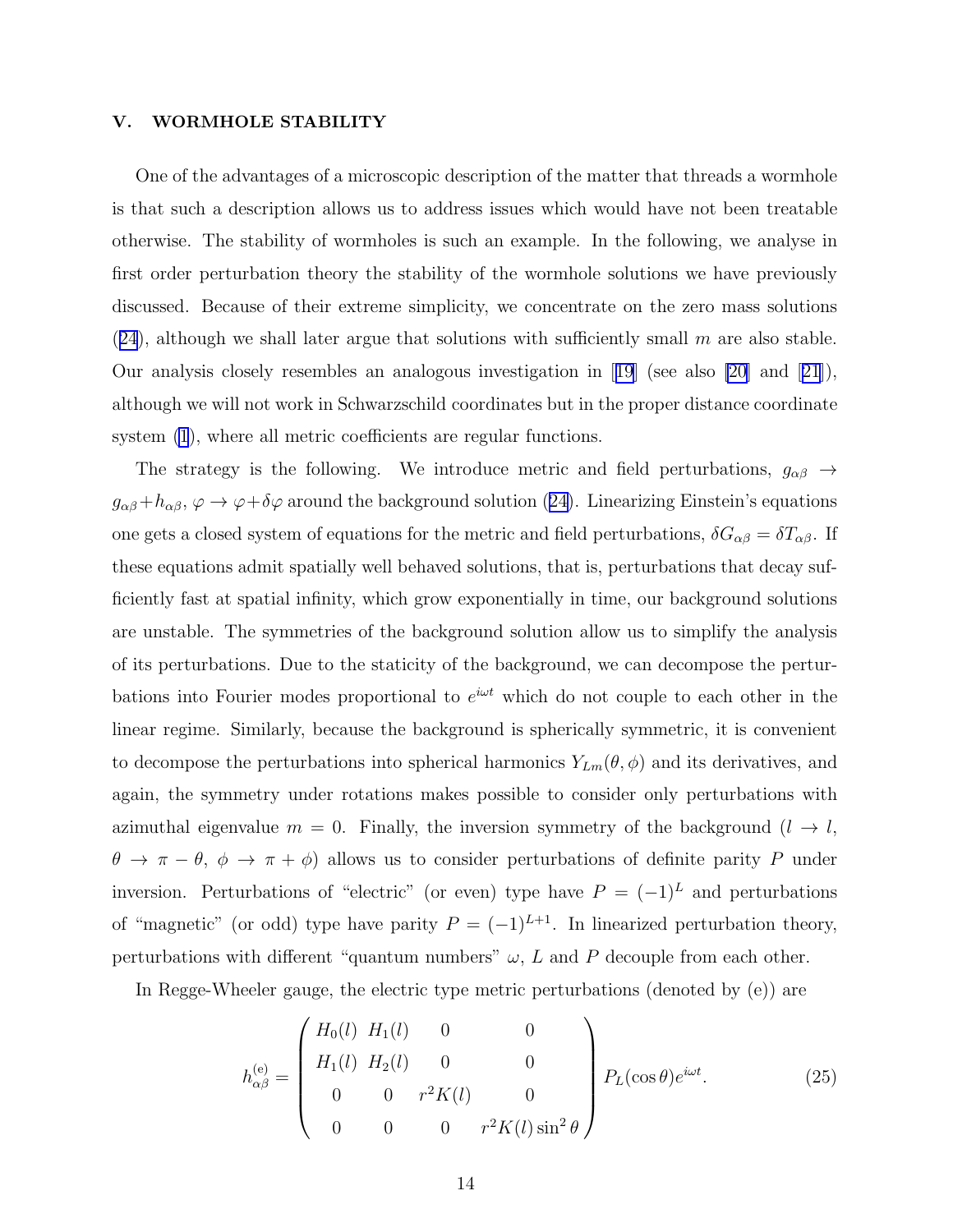<span id="page-14-0"></span>The indices  $\alpha$  and  $\beta$  run over the coordinates t, l,  $\theta$  and  $\phi$ . The Legendre polynomial  $P_L$  is the  $m = 0$  spherical harmonic  $Y_{L m}$ . As previously mentioned, the time and angular dependence of the perturbations has been explicitly separated and hence, only their dependence on the l variable remains to be determined. Similarly, the magnetic perturbations (denoted by the label (m)) are

$$
h_{\alpha\beta}^{(\rm m)} = \begin{pmatrix} 0 & 0 & 0 & h_0(l) \\ 0 & 0 & 0 & h_1(l) \\ 0 & 0 & 0 & 0 \\ h_0(l) & h_1(l) & 0 & 0 \end{pmatrix} \sin \theta \frac{d}{d\theta} P_L(\cos \theta) e^{i\omega t}, \qquad (26)
$$

so that there are 4 electric and 2 magnetic metric perturbation functions in total. The remaining 4 functions needed to complete the most general metric perturbation are zero in Regge-Wheeler gauge. The scalar field perturbations are

$$
\delta \varphi^{(e)} = \delta \varphi^{(e)}(l) P_L(\cos \theta) e^{i\omega t} \quad \text{and} \quad \delta \varphi^{(m)} = 0,
$$
\n(27)

and in particular, because a scalar field is a scalar under parity transformations, there are no magnetic type field perturbations. It turns out that both for electric and magnetic perturbations, one can derive an equation for a single perturbation variable  $Q^{(e,m)}$ . The equation has the form of a Schrödinger eigenvalue problem

$$
-\frac{d^2}{dl^2}Q^{(e,m)} + V_L(l)Q^{(e,m)} = \omega^2 Q^{(e,m)},\tag{28}
$$

where the potential  $V<sub>L</sub>$  also depends on the angular momentum  $L$  of the perturbations. Solutions of this equation with negative  $\omega^2$  correspond to exponentially growing and decaying modes. Hence, our task consists in verifying whether (28) admits spatially well behaved solutions of negative  $\omega^2$ . Because the potential goes to 0 as  $l \to \pm \infty$ , this is equivalent to verifying whether  $V<sub>L</sub>$  admits any bound state, that is, an eigenfunction of negative energy.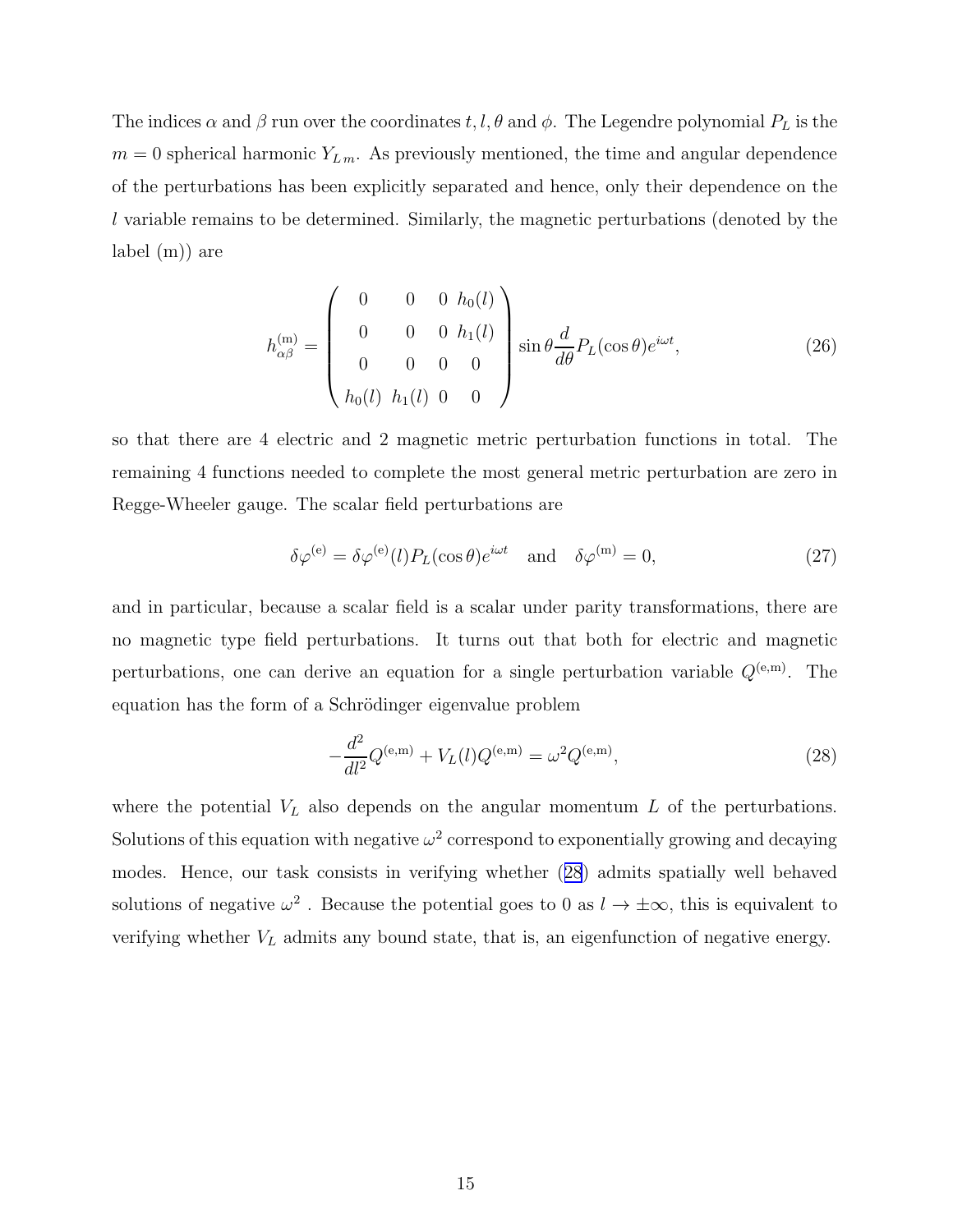<span id="page-15-0"></span>a. Electric perturbations For these perturbations, the relevant linearized equations read (dropping the (e)-label)

$$
[L(L+1) + 2]H_2 + 2H'_2rr' + (L+2)(L-1)K - 6K'rr' - 2K''r^2 = r^2\varphi'\delta\varphi'
$$
 (29a)

$$
L(L+1)H_1 - 2i\omega Krr' + 2i\omega H_2rr' - 2i\omega K'r^2 = i\omega r^2 \varphi' \delta\varphi
$$
 (29b)

 $2H_2 - L(L+1)H_0 + (L+2)(L-1)K + (2H'_0 - 2K' - 4i\omega H_1)rr' -$ 

$$
-2\omega^2 Kr^2 = -r^2\varphi'\delta\varphi' \quad (29c)
$$

$$
\frac{dP_L}{d\cos\theta} \left[ H_0 r' - H_2 r' - H'_0 r + K' r + i\omega H_1 r \right] = -\frac{dP_L}{d\cos\theta} r\varphi' \delta\varphi \quad (29d)
$$

$$
\frac{d^2 P_L}{d(\cos \theta)^2} \cdot (H_0 - H_2) = 0 \quad (29e)
$$

$$
-\omega^2 \delta \varphi - \delta \varphi'' - 2\frac{r'}{r} \delta \varphi' + \frac{L(L+1)}{r^2} \delta \varphi - \frac{1}{2} (H_0' + H_2' - 2K' - 2i\omega H_1) \varphi' = 0, \quad (29f)
$$

wherethe background equations ([4](#page-4-0)) have been used. The cases  $L = 0, L = 1$  and  $L \geq 2$ require separate treatment. If  $L \geq 2$  equation (29e) yields  $H_0 = H_2$ . Then, equation (29d) can be used to express the metric perturbations of the linearized scalar field equation (29f) in termsof the field perturbation  $\delta\varphi$ . The latter equation reduces to ([28\)](#page-14-0), where the potential is given by

$$
V_L(l) = \frac{L(L+1)}{r^2} - 3\frac{r''}{r} = \frac{L(L+1)l^2 - q^2(L^2 + L - 3)}{(l^2 - q^2)^2},
$$
\n(30)

and  $Q^{(e)} \equiv r \delta \varphi$ . For  $L \geq 2$  the potential is positive everywhere. Because positive potentials do not admit bound states  $(E < 0)$ , it is clear that all electric modes with  $L \geq 2$  are stable.

Although for  $L = 1$  the linearized equation (29e) identically vanishes, it is still possible to choose a gauge where  $H_0 = H_2$ , since  $L = 1$  perturbations have fewer free functions than  $L \geq 2$  perturbations. The potential is thus still given by (30), but in the latter case it has a negativeminimum at  $l = 0$ . The  $L = 1$  Schrödinger equation ([28\)](#page-14-0) can be solved exactly for  $\omega^2 = 0$ . One solution is Meijer's G-function  $G_{22}^{11} \left(1 - l^2/q^2\right)$  $1/2$  2  $\binom{1/2}{3/2}$   $\binom{2}{2}$ . This solution is shown in Figure [4](#page-16-0). It is even, decays at infinity and it has no nodes. Hence it is the ground state of the potential  $V_1$  [\[23\]](#page-22-0). In particular there are no spatially well-behaved solutions at infinity with  $\omega^2 < 0$ , and the  $L = 1$  mode is stable.

The most general metric perturbation for  $L = 0$  (spherically symmetric) has fewer free functions than for  $L \geq 1$ . In fact, it is possible to choose a gauge where  $K = H_1 = 0$ . Using the linearized equations (29a), (29b) and (29c), equation (29f) can be cast in the form([28\)](#page-14-0),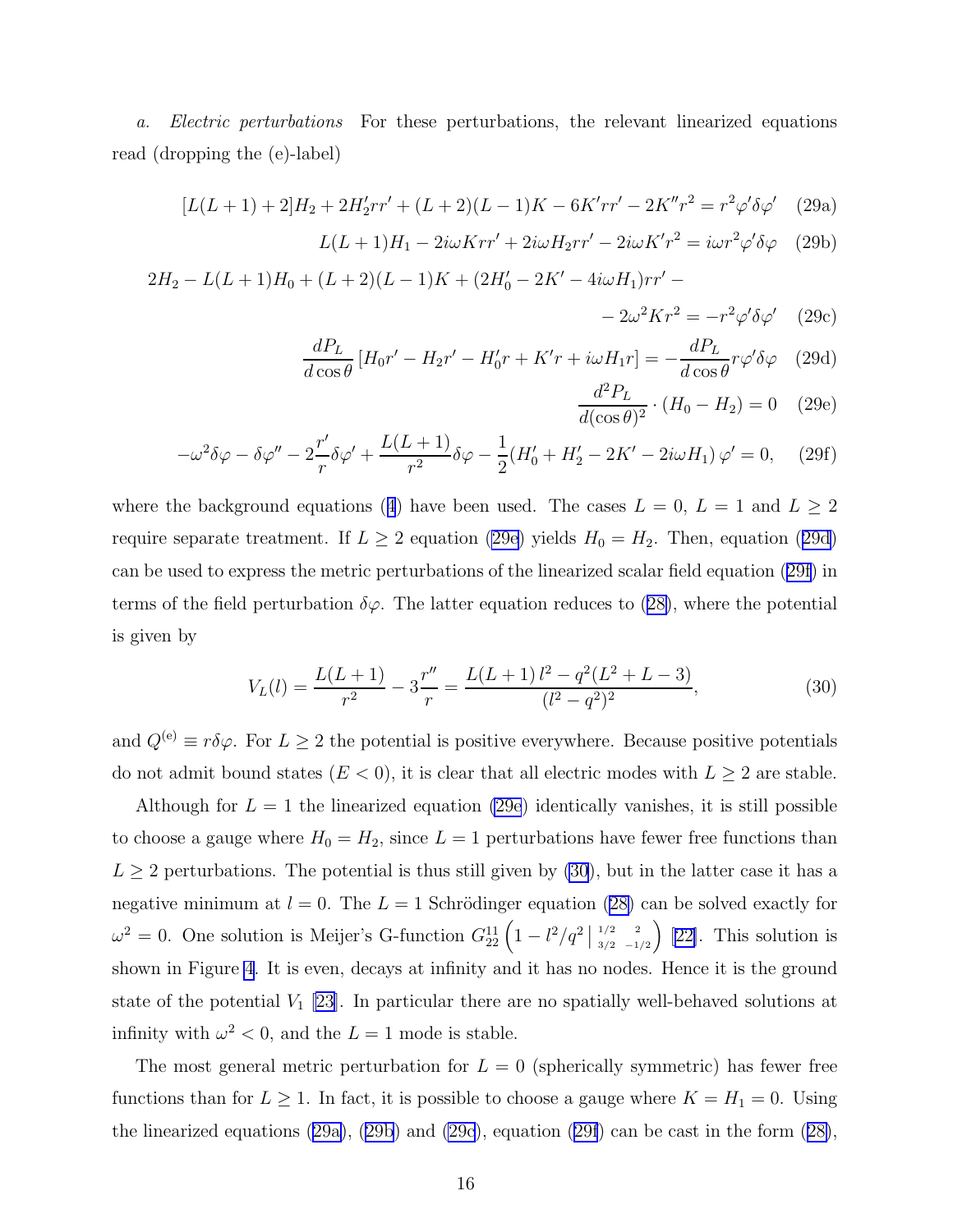<span id="page-16-0"></span>

FIG. 4: The  $L = 1$  potential for even perturbations (continuous) and its ground state (dashed).

where the potential is given by

$$
V_0(l) = \frac{r''}{r} + 2\frac{r''}{r r'^2} = \frac{2 q^4 - 3 q^2 l^2}{l^2 (l^2 - q^2)^2}.
$$
\n(31)

The latter potential is everywhere positive, and hence, equation [\(28](#page-14-0)) does not admit any  $\omega^2$  < 0 solutions. Electric spherically symmetric perturbations are also stable.

b. Magnetic perturbations The only non-trivial linearized Einstein field equations it suffices to consider are the  $x\phi$  and  $l\phi$  respectively,

$$
(h_1' - i\omega h_0) \frac{d^2 P_L}{d(\cos \theta)^2} = 0
$$
\n(32a)

$$
-\omega^2 h_1 - i\omega h'_0 + 2i\omega \frac{r'}{r} h_0 + 2\frac{r''}{r} h_1 + \frac{(L+2)(L-1)}{r^2} h_1 = 2\,\varphi'^2 h_1. \tag{32b}
$$

There are no magnetic perturbations with  $L = 0$ . For  $L = 1$  equation (32a) does not contain significant information and the remaining equation,  $(32b)$ , provides a relation between  $h_1$ and  $h_0$  that allows us to gauge these perturbations away. For  $L \geq 2$  equation (32a) yields the relation  $h'_1 = i\omega h_0$ , which when substituted into (32b) allows us to put it in the form ([28](#page-14-0)),where  $Q^{(m)} \equiv h_1/r$  and the potential is the same as for electric perturbations, ([30\)](#page-15-0). Therefore,  $L \geq 2$  magnetic modes are also stable.

Up to now, our discussion has focused on the stability of the zero mass solutions. Because of that, we have only considered time dependent perturbations, i.e on non-zero values of  $\omega$ . If one studies time-independent  $L = 0$  perturbations, one has to recover non-zero mass solutions([22](#page-11-0)) for sufficiently small values of m as time-independent perturbations of the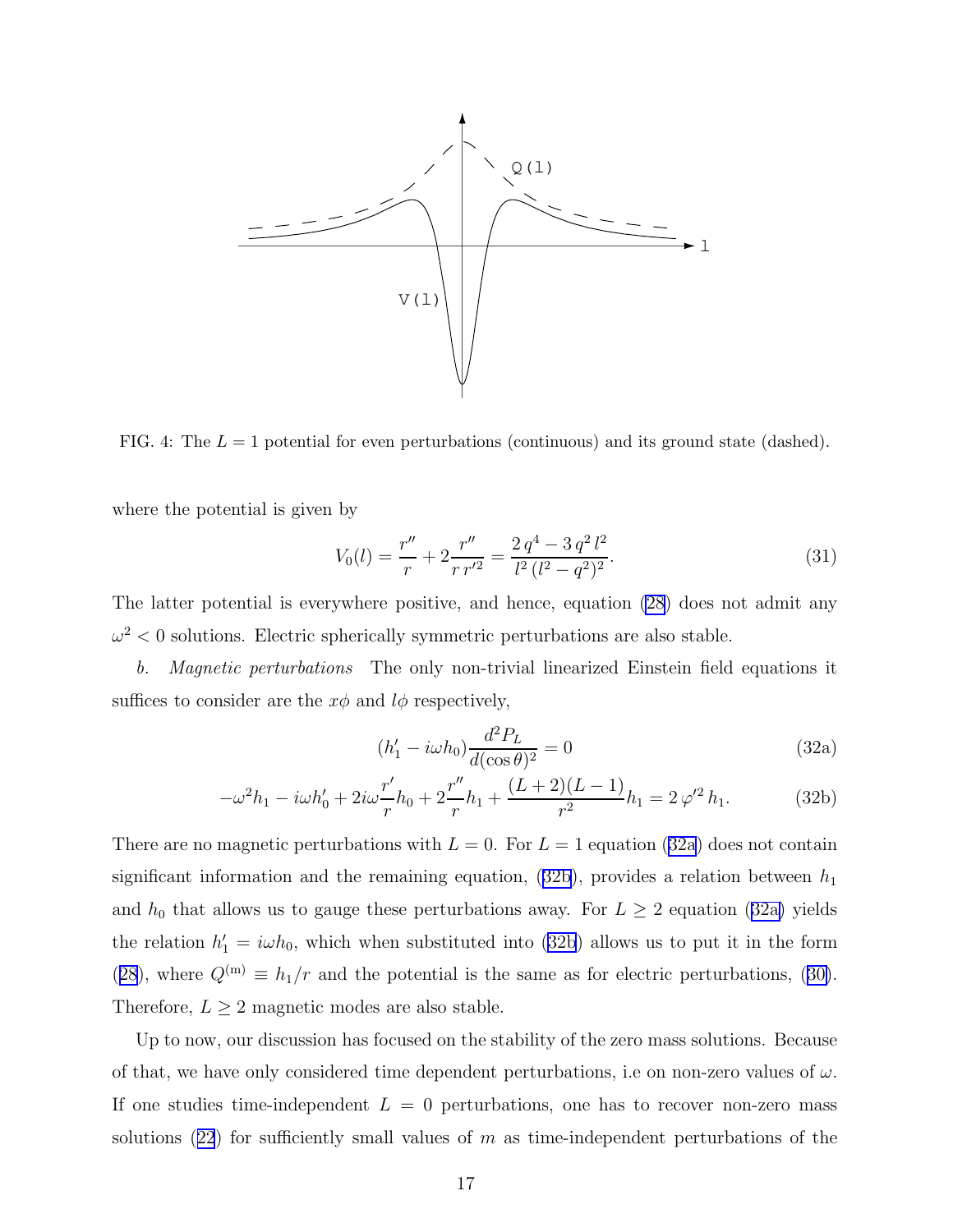<span id="page-17-0"></span>zero-mass solutions. Due to linearity, the time-dependent perturbations around these nonzero mass solutions satisfy, of course, the same perturbation equations([29](#page-15-0)) and([32\)](#page-16-0). Since these equations do not have any spatially well-behaved growing solution, we conclude that atleast for sufficiently small values of  $m$  the solutions ([22](#page-11-0)) are also stable. This completes our wormhole stability analysis.

Up to some extent, the stability of the wormhole solutions we have considered was to be expected in the light of the results of[[24\]](#page-22-0). In that work, it is shown that the speed of propagation of linear perturbations in a cosmological background,  $c_s$ , is given by

$$
c_s^2 = \frac{p_{,X}}{\rho_{,X}}.\tag{33}
$$

If the squared speed of happened to be negative, one would anticipate instabilities of the wormhole associated with the exponential growth of short-wavelength modes. Because  $c_s^2$  =  $1 > 0$  in our model, there is no reason to expect those instabilities. However, this argument only addresses the issue partially, since static, spherically symmetric solutions of Einstein's equationscoupled to a *canonical* field  $(c_s^2 = 1)$  are unstable [[5\]](#page-21-0). (In the latter case the instability appears in the  $L = 0$  mode.)

## VI. CONCLUSIONS

Non-canonical scalar field Lagrangians allow the existence of wormhole solutions in general relativity. The conditions of asymptotic flatness and the existence of a wormhole throat essentially force the non-canonical scalar field to be a massless scalar field with a reversed sign Lagrangian. Zero mass wormhole solutions to Einstein's equations coupled to such a field turn out to be extremely simple and are useful as toy models to explore different aspects of wormhole physics. As a particular application, it is possible to show their stability against linear perturbations analytically. The issue about the physical viability of such a scalar field is yet unsettled, although at the level of our investigation we have not discovered any internal inconsistency. Rather, it turns out that because such a field violates some of the standard energy conditions, cosmological and spherically symmetric solutions of Einstein's field equations are singularity-free.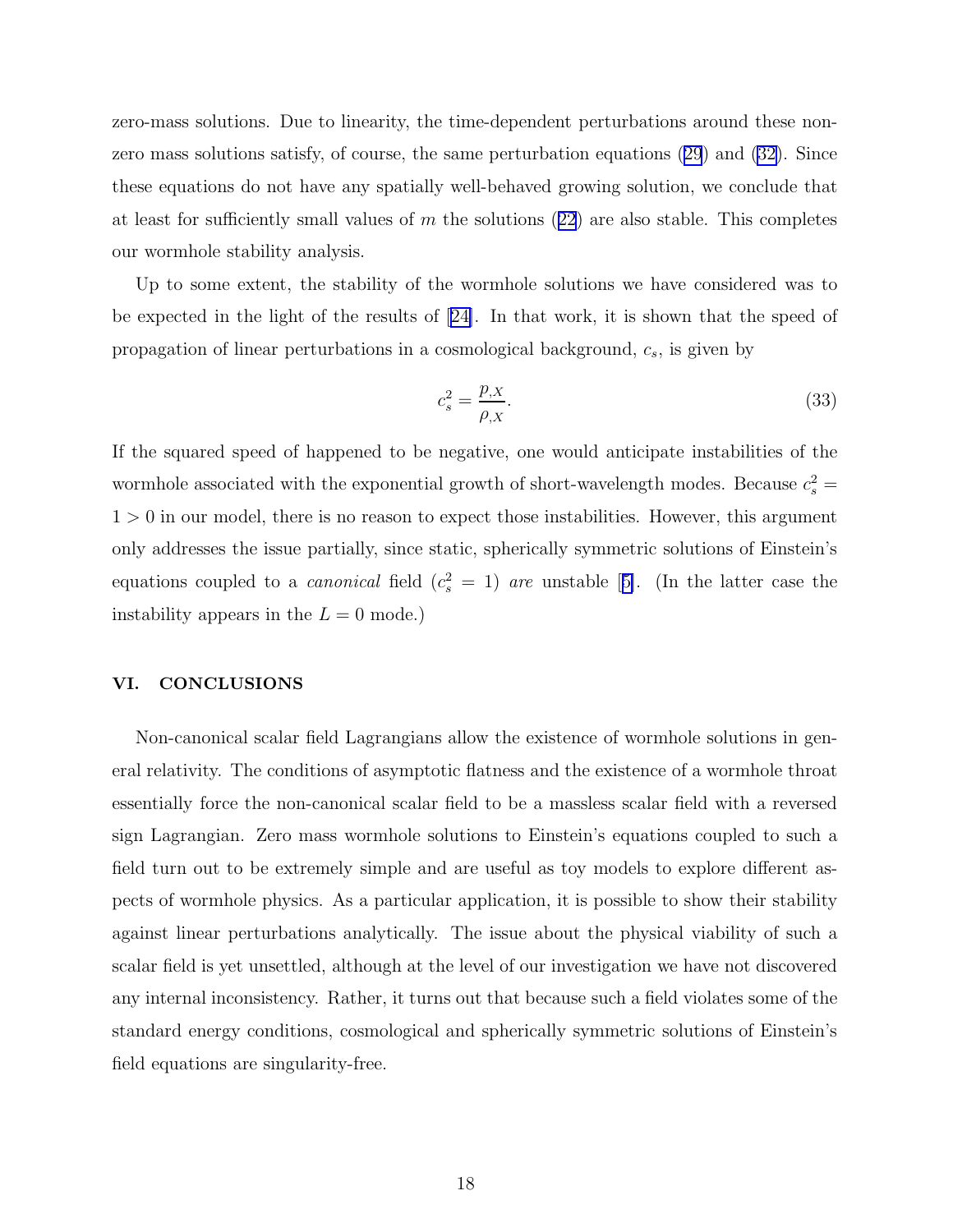#### <span id="page-18-0"></span>Acknowledgments

It is a pleasure to thank Sean Carroll's group, Stefan Hollands, David Kutasov and Robert Wald for constructive criticism and discussions on the subject, and Jennifer Chen for improving the original manuscript. The author has also benefitted from many useful conversations over the time with Slava Mukhanov. Some of the calculations in this paper have been performed with the GRTensorII package for Mathematica. This work has been supported by the U.S. DoE grant DE-FG02-90ER40560.

I would like to thank also G. Clement and K. Bronnikov for kindly bringing to my attention references [\[6](#page-21-0), [7](#page-21-0), [9](#page-21-0), [17](#page-22-0)] after a first submission of the preprint.

#### APPENDIX A: STABILITY OF MINKOWSKI SPACE

Our work has mainly focused on a massless scalar field described by a Lagrangian  $p$  whose sign has been reversed. In other words, we have considered a Lagrangian

$$
p = \frac{\kappa}{2} \nabla_{\alpha} \varphi \, \nabla^{\alpha} \varphi \tag{A1}
$$

where  $\kappa$  is  $-1$  instead of  $+1$ . One of the main objections against such an assumption is that for such a scalar field, Minkowski space should be unstable. Indeed, on general grounds one expects small scalar field fluctuations to radiate positive energy in form of gravitational waves, making the negative energy density of the initial field fluctuations even more negative and leading to a complete instability of the vacuum. Let us verify whether one observes this kind of behavior in perturbation theory. In order to establish the difference with respect to an ordinary scalar field, we will keep  $\kappa$  as a free parameter. Consider perturbations of Minkowski space to second order,

$$
g_{\alpha\beta} = \eta_{\alpha\beta} + h_{\alpha\beta}^{(1)} + h_{\alpha\beta}^{(2)} + \cdots,
$$

where the notation should be obvious, and consider equally second order perturbations of of a constant massless scalar field,

$$
\varphi = \varphi^{(0)} + \varphi^{(1)} + \varphi^{(2)} + \cdots,
$$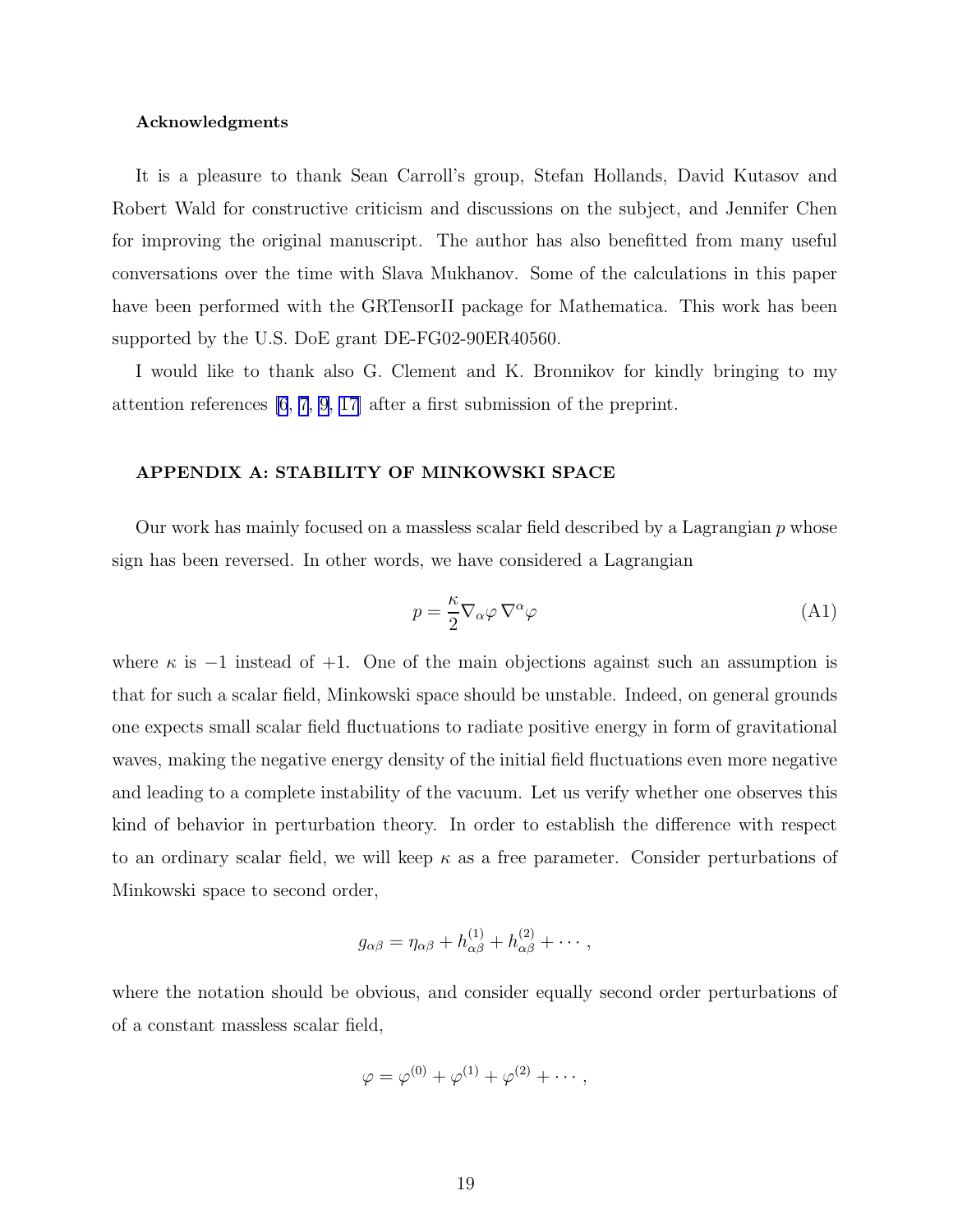where  $\partial_{\alpha}\varphi^{(0)}=0$ . To first order in perturbation theory, the Einstein and Klein-Gordon equations are

$$
\eta^{\mu\nu}\partial_{\mu}\partial_{\nu}\left(h_{\alpha\beta}^{(1)} - \frac{1}{2}\eta_{\alpha\beta}h^{(1)}\right) = 0, \tag{A2}
$$

$$
\eta^{\mu\nu}\partial_{\mu}\partial_{\nu}\varphi^{(1)} = 0. \tag{A3}
$$

Upon gauge fixing, the first of the equations describes gravitational waves propagating in Minkowski spacetime, while the second one describes scalar field waves propagating in the same background. Notice that these equations are the same regardless of  $\kappa$  in [\(A1\)](#page-18-0). At this level, both signs are equally valid.

Consider then the second order Einstein equations,

$$
\eta^{\mu\nu}\partial_{\mu}\partial_{\nu}\left(h_{\alpha\beta}^{(2)} - \frac{1}{2}\eta_{\alpha\beta}h^{(2)}\right) = 4\kappa \left(\partial_{\alpha}\varphi^{(1)}\partial_{\beta}\varphi^{(1)} - \frac{1}{2}\eta_{\alpha\beta}\partial_{\gamma}\varphi^{(1)}\partial^{\gamma}\varphi^{(1)}\right) - 2G^{(2)}(h^{(1)}). \quad (A4)
$$

The sign of the first term on the right hand is determined by the conventional/unconventional coupling of the massless scalar field to gravity and the second term on the right hand side contains all terms of the Einstein tensor quadratic in the first order perturbations  $h^{(1)}$ . Thus, the right hand side of the above equation describes how the first order scalar field and gravitational waves respectively back-react on the background geometry. Whereas the gravitational wave back-reaction is the same for both signs of the scalar field coupling, the scalar field wave back-reaction on the metric does depend to this order on the sign of the energy momentum tensor, as expected. The Klein-Gordon equation to second order

$$
\eta^{\mu\nu}\partial_{\mu}\partial_{\nu}\varphi^{(2)} = -\partial_{\alpha}\left(h^{(1)\alpha\beta}\partial_{\beta}\varphi^{(1)} - \frac{1}{2}h^{(1)}\partial^{\alpha}\varphi^{(1)}\right)
$$

describes how first order scalar and gravitational waves generate second order field perturbations. For given perturbations, it is the same for both signs of the scalar field coupling.

Suppose that we solve equation (A4) in a given background of first order scalar waves (assume for the sake of the argument that there are no gravitational waves.) The solution is given by the convolution of the (known) source terms in the right hand side with the appropriate retarded Green's function. In particular, the solutions for both values of  $\kappa$ differ only by a sign. If the solution is well behaved for  $\kappa = 1$ , it is also well behaved for  $\kappa = -1$ . Thus, at second order there is not yet any evidence that  $\kappa = +1$  is preferable to  $\kappa = -1$ . It seems that if we want to single out  $\kappa = 1$  as the preferred choice of the scalar field coupling, we have to go to higher orders.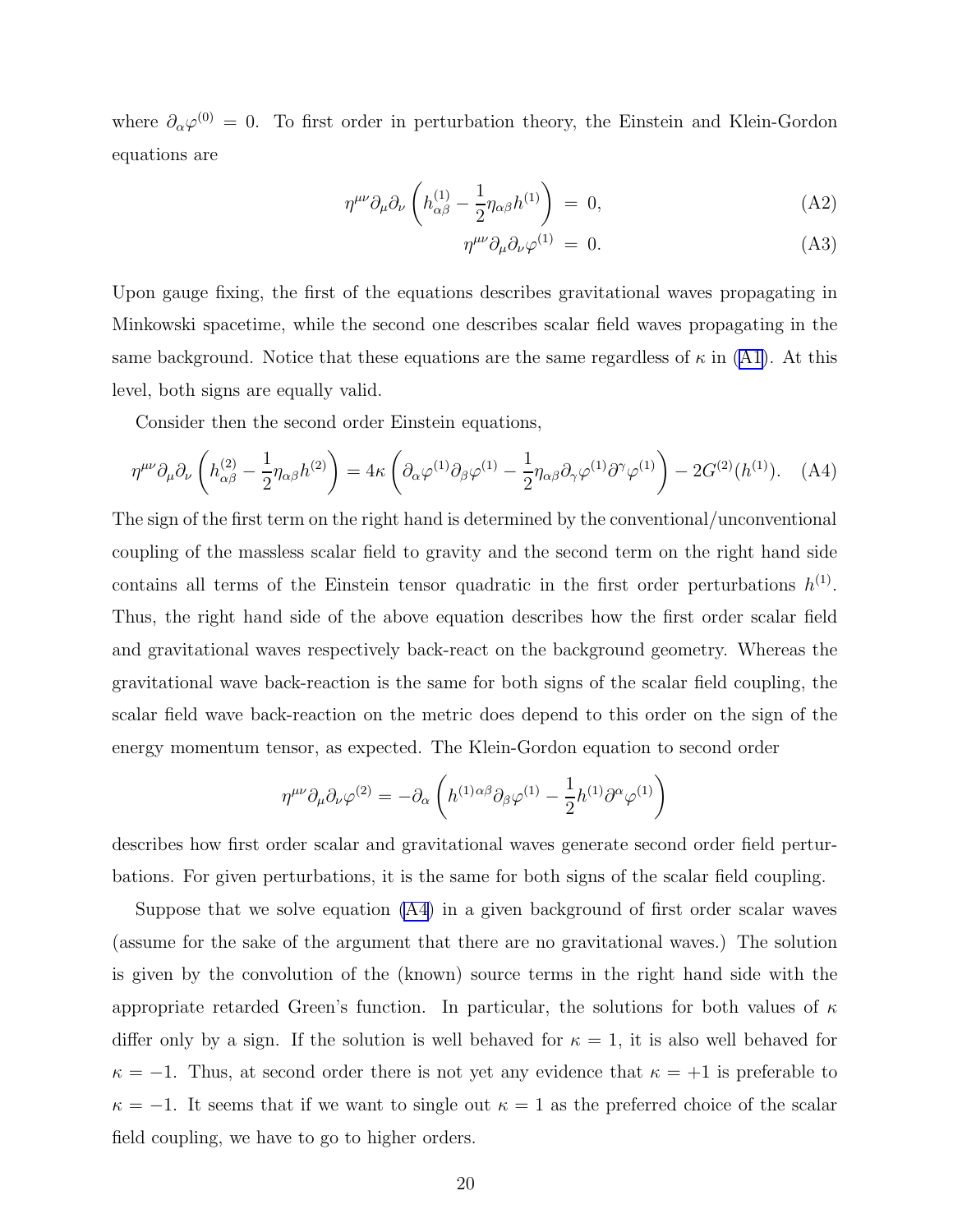Due to the structure of the perturbation equations, even if we proceeded to higher orders it would be difficult to discover why  $\kappa = +1$  is essentially different from  $\kappa = -1$  (as in the "analogous" system of two coupled scalar fields, one with a conventional, the other with an unconventional kinetic term.) At this point let us try a non-perturbative analysis and point out that even the conventional coupling  $\kappa = 1$  leads to instabilities. Consider for that purpose an homogeneous spatially flat universe filled by a canonical scalar field,

$$
ds2 = dt2 - a(t)2 [dr2 + r2d\Omega2].
$$

It is known that the solution of Einstein's and Klein-Gordon equations in such a spacetime is given by

$$
a(t) \propto |t|^{1/3}
$$

$$
\left(\frac{d\varphi}{dt}\right)^2 \propto \frac{1}{t^2}.
$$

This solution has two branches, related to each other by time reversal. For positive times, the universe starts expanding at the big bang singularity at  $t = 0_+$  and approaches Minkowski space at  $t = \infty$  (the Hubble parameter  $d \log a/dt$  approaches zero). For negative times the universe starts from Minkowski space at  $t = -\infty$  and contracts into a "pre-big bang" singularity at  $t = 0$ . This latter branch implies that a canonical massless scalar field in Minkowski space is "unstable" upon contraction. As a matter of fact, this instability is one of the ideas behind the pre-big bang scenario and reflects nothing else other than the gravitational instability upon collapse of the scalar and gravitational waves around Minkowski spacetime [\[25\]](#page-22-0) we have previously encountered. Notice that an analogous argument applies for  $p = -X$ , though there is a crucial difference too. In the latter case, the scalar field has a negative energy density, and the spatial sections of the universe have to be negatively curved. Expanding solutions hence asymptotically approach the "Milne universe", which is just a portion of Minkowski space. On the other hand contracting solutions (the time reversed expanding solutions) originate from Minkowski space and instead of running into a singularity, bounce at a finite value of  $a$  and expand again into Minkowski spacetime (this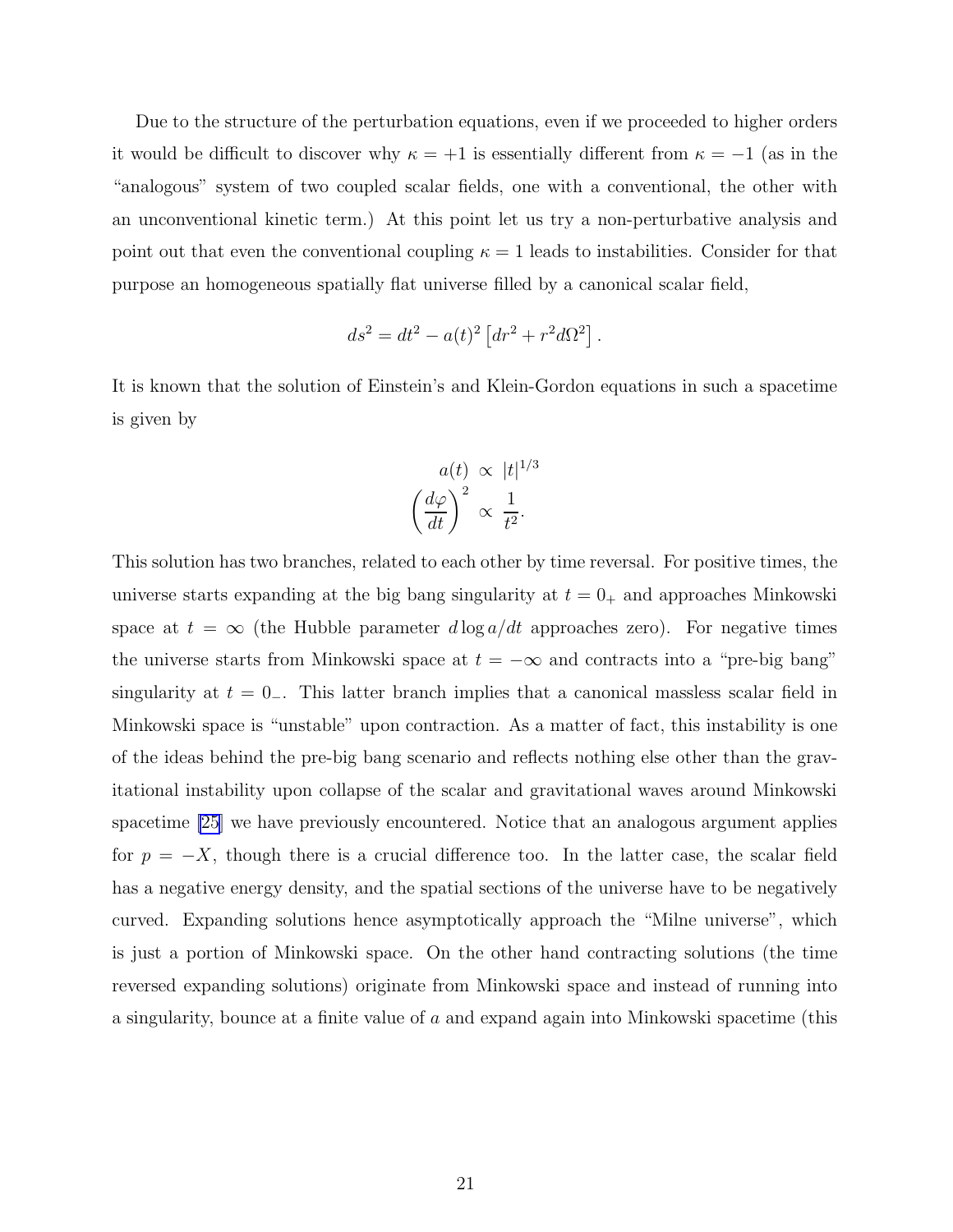<span id="page-21-0"></span>is possible because our field violates the null energy condition [\[26\]](#page-22-0)).

- [1] M. Visser, Lorentzian Wormholes: From Einstein to Hawking, American Institute of Physics (1995).
- [2] M. Morris and K. Thorne, Wormholes in spacetime and their use for interstellar travel: A tool for teaching general relativity, Am. J. Phys. 56, 395 (1988).
- [3] C. Armendariz-Picon, T. Damour and V. Mukhanov, k-Inflation, Phys. Lett. **B458**, 209 (1999). C. Armendariz-Picon, V. Mukhanov and P. Steinhardt, Essentials of k-Essence, Phys. Rev. D63, 103510 (2001).
- [4] I. Fisher, Scalar mesostatic field with regard for gravitational effects, Zhurnal Experimental'noj Teoreticheskoj 18, 636 (1948), gr-qc/991100. A. Janis, E. Newman and J. Winicour, Reality of the Schwarzschild Singularity, Phys. Rev. Lett. 20, 878 (1968). M. Wyman, Static spherically symmetric scalar fields in general relativity, Phys. Rev.  $D24$ , 839 (1981).
- [5] P. Jetzer and D. Scialom, Dynamical instability of the static real scalar field solitons to the Einstein-Klein-Gordon equations, Phys. Lett. **A169**, 12 (1992).
- [6] H. Ellis, Ether flow through a drainhole: A particle model in general relativity, J. Math. Phys. 14, 104 (1973).
- [7] K. Bronnikov, Scalar-Tensor Theory and Scalar Charge, Acta Phys. Pol. B4, 251 (1973).
- [8] A. Einstein and N. Rosen, *The Particle Problem in the General Theory of Relativity*, Phys. Rev. 48, 73 (1935).
- [9] T. Kodama, General-relativistic nonlinear field: A kink solution in a generalized geometry, Phys. Rev. D18, 3529 (1978).
- [10] R. Caldwell, A Phantom Menace?, astro-ph/9908168. A. Schulz and M. White, The Tensor to Scalar Ratio of Phantom Dark Energy Models, Phys. Rev. D64, 043514 (2001).
- [11] C. Hull, de Sitter space in supergravity and M theory, JHEP 0111, 012 (2001).
- [12] S. Hawking and G. Ellis, The large scale structure of spacetime, Cambridge University Press (1973).
- [13] P. Garnavich et al., Supernova Limits on the Cosmic Equation of State, Astrophys. J. 509, 74 (1998). S. Perlmutter, M. Turner and M. White, Constraining dark energy with SNe Ia and large-scale structure, Phys. Rev. Lett. 83, 670 (1999).